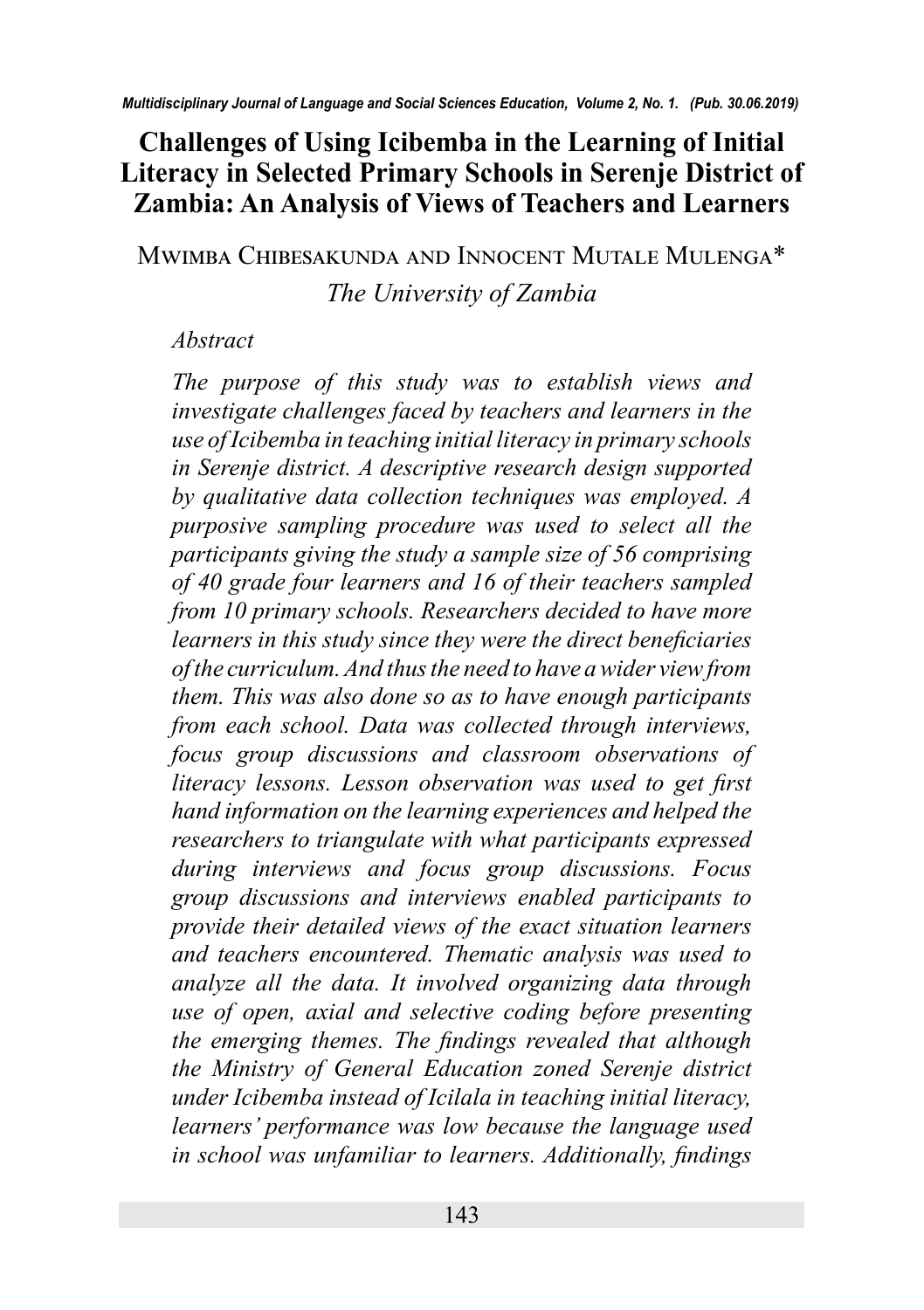*also showed that there was a lack of teacher's guide books and learners' text books to use in teaching initial literacy hence teacher's delivery of lessons was negatively affected. Researchers concluded that learners performed poorly in literacy due to the fact that the zoned language was unfamiliar to learners in that area where it was used as a medium of teaching literacy. It is therefore recommended that the Ministry of General Education through the Curriclum Development Center should develop and produce and distribute learning materials for the teaching of literacy in grades one to four. Furthermore, lessons for literacy should be taught using concrete and real teaching and learning resources that can enhance learning. Additionally, there is a need to start thinking about the possibility of rezoning the whole country.*

**Key words:** Initial literacy, Familiar language, Local language, Language of Instruction

# **Introduction**

The choice of the language for literacy instruction during the early years of education has been a debatable issue in Zambia. Some scholars such as Tambulukani and Bus (2011), Mwanza (2012), Mwansa (2017), and Mkandawire (2017) reported that, the use of mother tongue or familiar language as medium of literacy instruction in early grades is recommended in education world wide. In Zambia, the use of a mother tongue in teaching is an issue that goes back to the days before political independence (Manchishi, 2004). Thus, when a second language is introduced as a medium of teaching in the primary school years, it goes against the universally held notion and research proven fact that mother tongue is the best language to begin ones education with at primary school level. It brings to the fore the ability of the learner to cope with learning through a second language since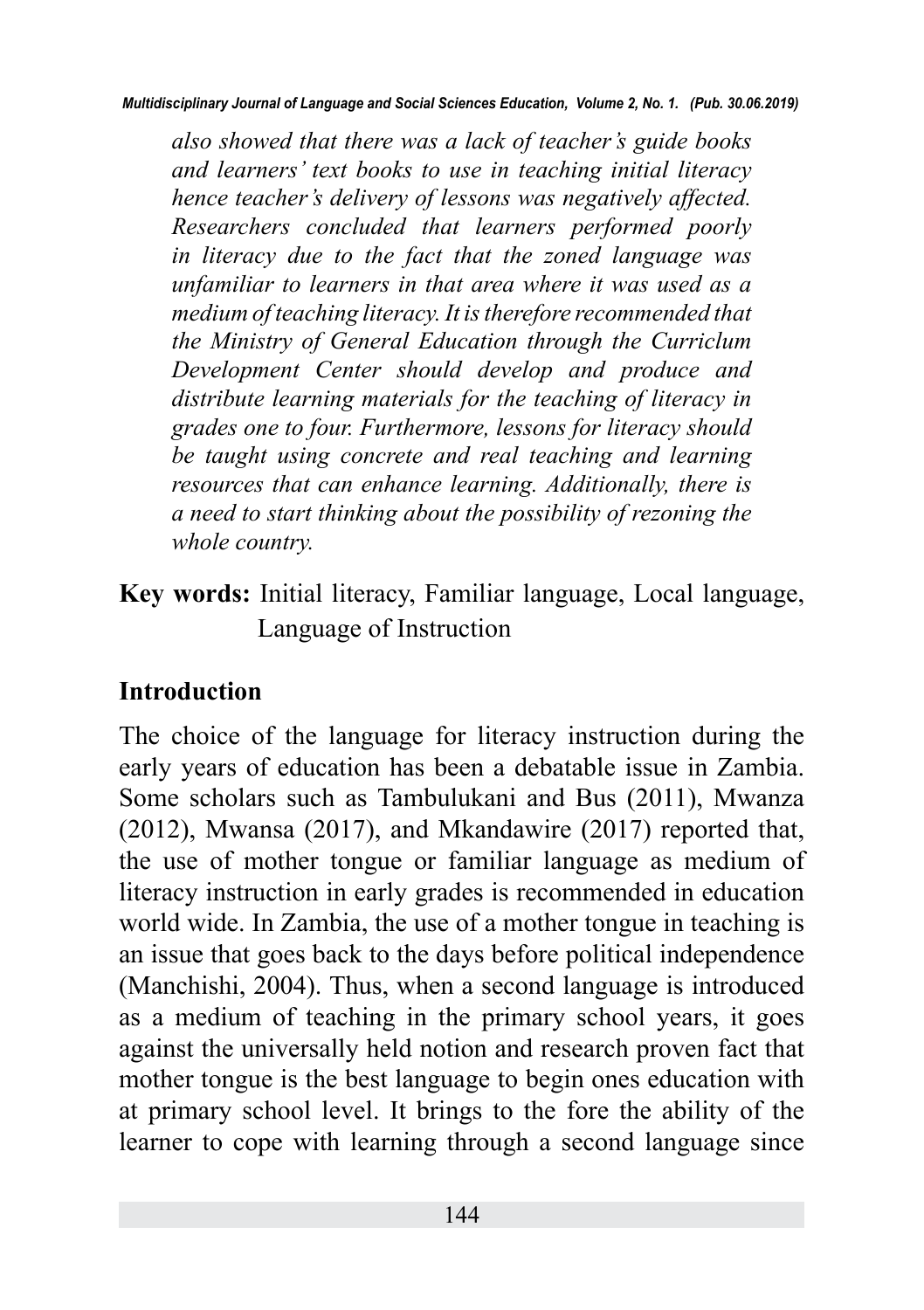second language is most often their weaker language (Kashoki, 1990). The use of a second language, for whatever reason, as a language of teaching during the early years of schooling mostly lead to learning difficulties arising out of language barrier (Kyeyune, 2003). However, such a problem does not override the crucial need to acquire a second language, especially one that has immense instrumental value. Increasingly, we see that in Zambia the bilingual approach has been adopted to facilitate learning through a second language.

Most developing countries are characterised by multilingual societies yet foreign languages of instruction pervade a majority of education systems, for example, Zambia is one of them (Kashoki, 1990). Althogh Mulenga and Mwila (2017:2) observed that 'the need to use local languages or native languages in Zambian schools, started way back before Zambia got its independence in 1964', Kashoki (1989) suggested that there is a problem of confusing two quite different, though related, concepts: language and tribe. Though Zambia has a total of seventy three ethnic groups which can be grouped into 25 distinct spoken languages, only seven of these languages have been receiving financial and material support from the government. These are: Cibemba, Citonga, Cinyanja, Lunda, Luvale, Kikaonde, and Silozi (MoGE 2015, Chishiba & Manchishi, 2016). These same seven languages have been zoned and are recommended by the Ministry of General Education to be used as a medium of teaching initial literacy in primary schools (MoGE, 2016). In principle the idea is brilliant but in practice, in some parts of the country learners seem to have benefited little from the proposed language strategy. For example, Zambia is a highly urbanised country and it is not possible for all the learners living in a multi-lingual urban area to speak and learn the dominant language which has been zoned in that particular area. In addition, there is still lack of proper teacher education among existing teachers to enable them handle the new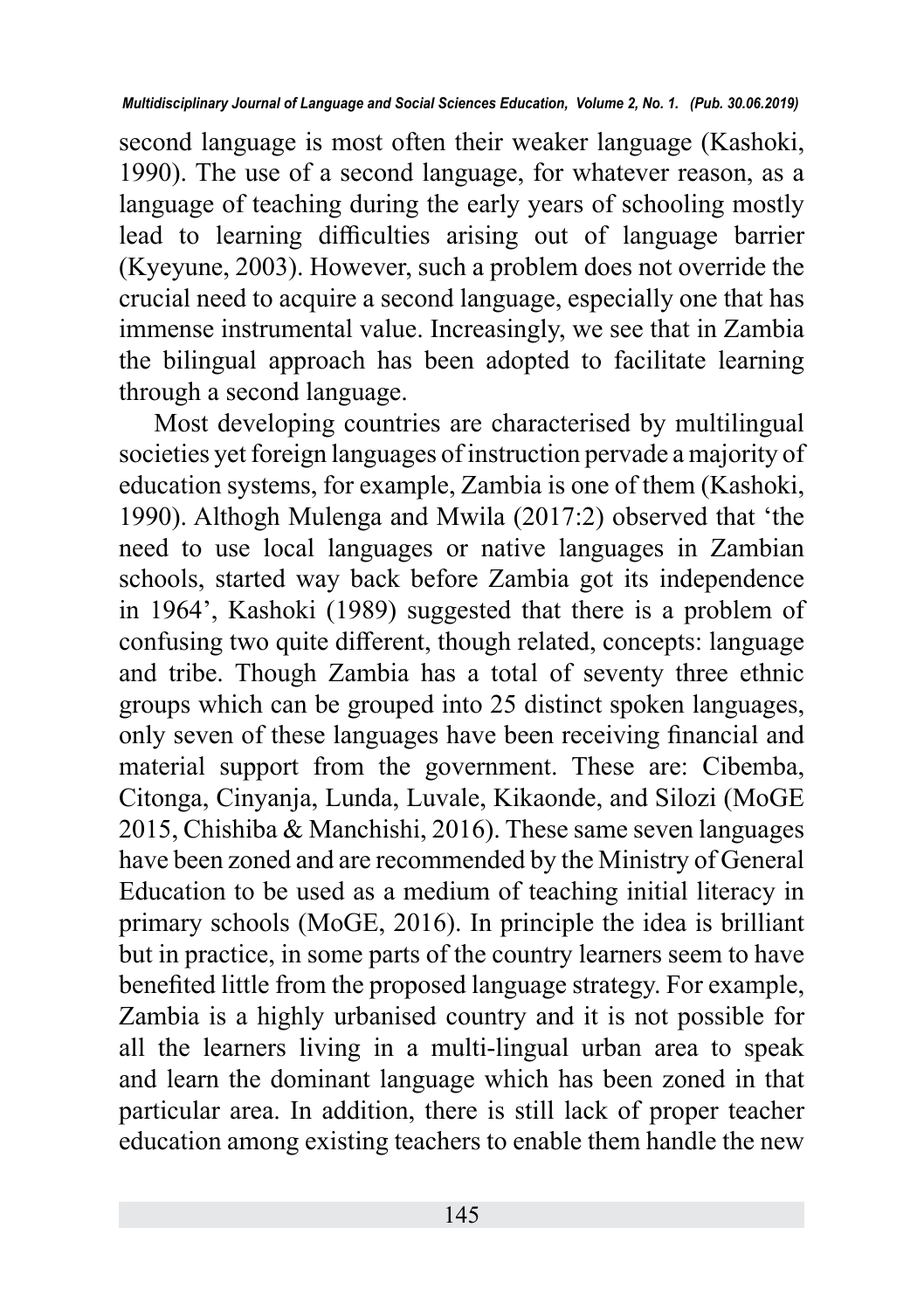situation as stated by the Ministry of Education (1992). Dispite the Ministry of Education recognizing this many years ago, the situation of having competent teachers to teach local languages in every part of the country is still problematic as observed by Chileshe, Mkandawire and Tambulukani (2018), and Kafata (2016). As for teaching materials, they seem to be far from being adequate (MoE, 2001). The seven local languages that have been zoned to teach initial literacy skills from grade one to grade four are said to be familiar language to the Zambian learner. This is said to have helped in improving literacy levels accordning to MoGE (2015). However, teachers and learners seem to be facing a number of challenges with this language approach of literacy teaching.

When the primary school curriculum was revised in 2013 it allowed learning instruction to be conducted in the learners' familiar language so as to enhance literacy teaching and learning for better learning achievements. Familiar language here is meant to refer to a language that learners spontaneously and easily use in their dairly activities including at play on a regular basis. Research has clearly shown that learners acquire basic literacy skills when the language which is familiar to them is used as a language of teaching (Mbewe 2015; Chileshe, Mkandawire and Tambulukani (2018); Matafwali, 2010; Mubanga, 2012; Banda, Mostert, & Wikan 2012; Mwanza, 2012; Kumwenda 2010). However, according to the reports by SACMEQ (2012) the results consistently showed that Zambian learners are at the bottom in terms of literacy in comparison to their Southern and Eastern Africa counterparts. Using local language as medium of instruction has been re-introduced in Zambian Primary Schools with a different approach. Without making comparisons with other countries in the region, this has helped in improving literacy levels and it is hoped that the use of a familiar language will continue to improve the literacy levels for learners in primary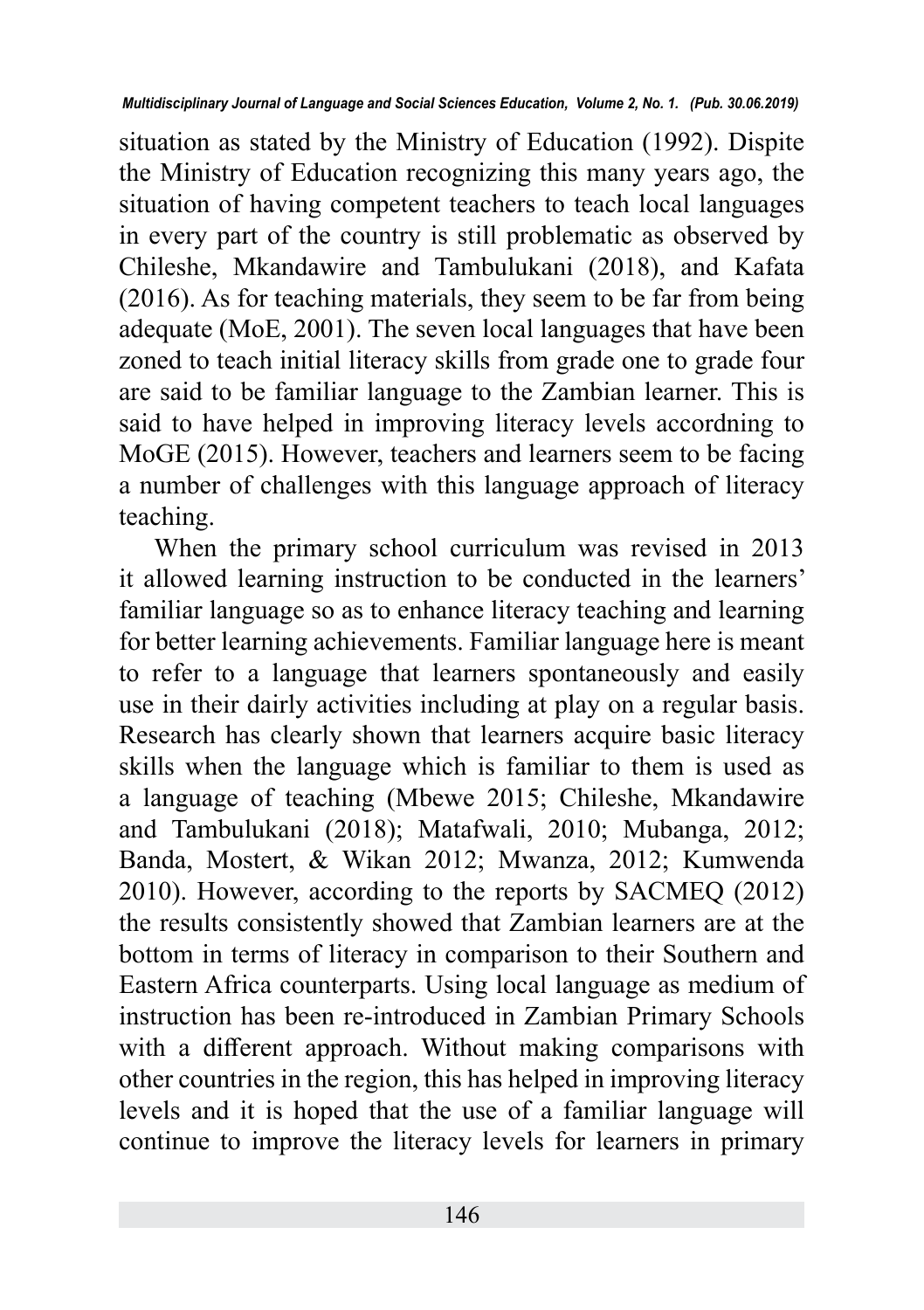schools. However, places like Serenje whose local language is lala has been zoned under icibemba which is not a familiar language to learners. In this study the researchers wondered how the use of icibemba in a lala speaking area would help learners to improve literacy levels. It was for reasons that this study aimed at establishing views and investigating challenges faced by teachers and learners on the use of icibemba in teaching initial literacy in a predominantly lala-speaking area. The overall research questions that guided the study were;

- 1. What views did teachers and learners have on the use of icibemba as a medium of teaching initial literacy in primary schools in Serenje district?
- 2. What constraints were faced by teachers and learners in the use of icibemba when teaching and learning initial literacy using icibemba as opposed to lala in Serenje district?

Although different studies have been done in other parts of the country, this study is likely to be significant in many ways. Most importantly, the results from the study may act as a reference point to inform educational practitioners, educational administrators, policy makers, curriculum developers, politicians and other stakeholders interested in language policy. Stakeholder may utilize the findings of this study to bring about workable solutions in the challenge of teaching initial literacy in primary schools. Moreover, the findings of this study may add to the already existing body of knowledge on literacy education.

# **Theoretical Framework**

This study was informed by Basil's Theory of Pedagogical discourse which was proposed by Basil Bernstein (1990). Basil Bernstein constructed basil theory based on the premise that there is a need for a genuinely original line of thought, developed through a constant refinement, deepening and reorganisation of ideas, as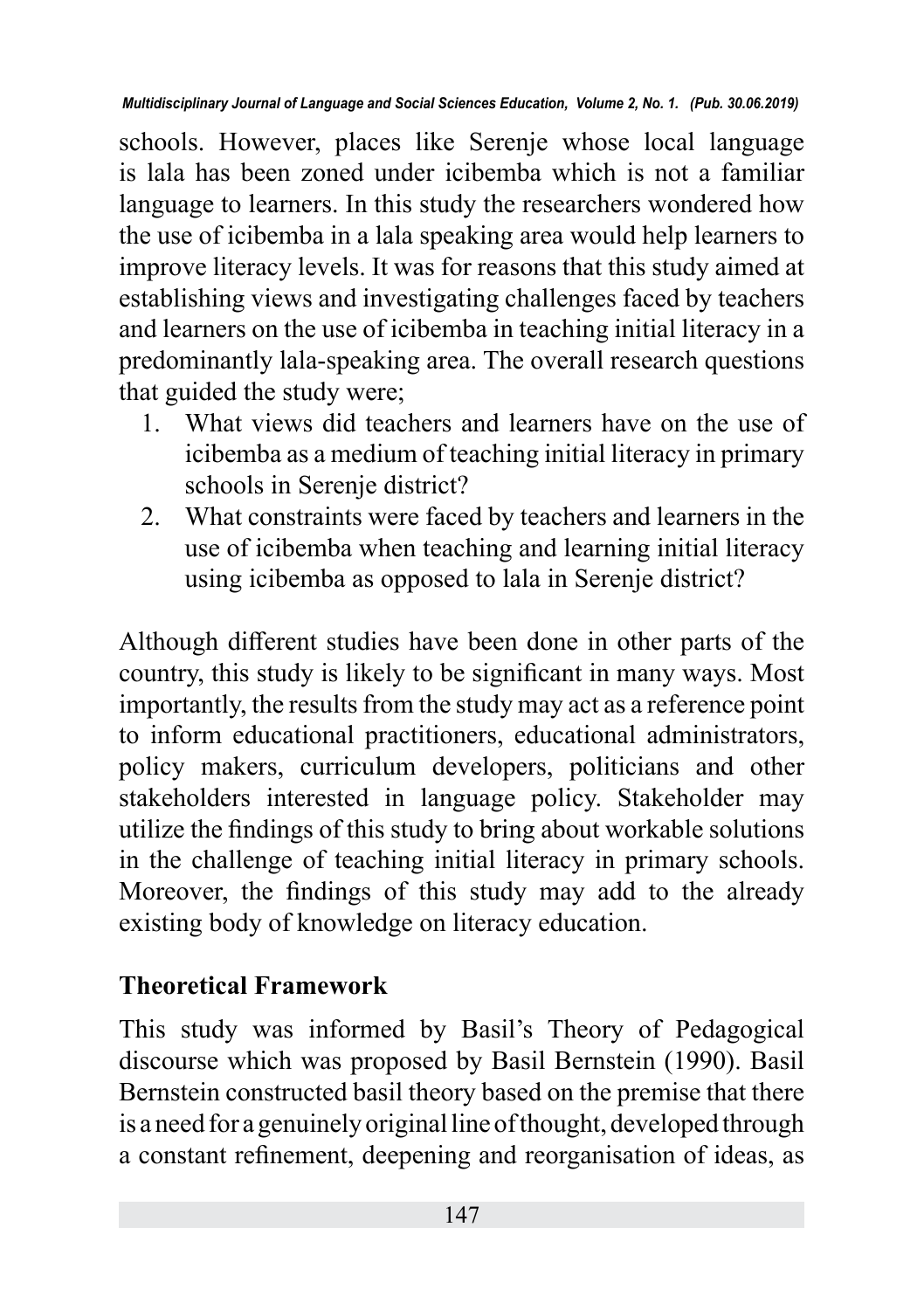a consequence of a permanent reflexive and interrogative attitude before the problems which interested him. Furthermore, Basil theory hinges on the rules or principles that governs the learners learning. For example according to this theory, it postulated that learners who learn from a known language are more likely to actively participate in their learning experience and are thus likely to perform better academically. Additionally, failure to show performance may indicate lack of recognition or realization of rules or both. Bernstein in his Basil theory maintains that in types of societies, the "simple" and the "complex", the distribution of forms of consciousness and systems of meaning is structurally similar, but that they are specialized differently through different agencies and pedagogic discourses. The applicability of this theory was based on the learning principle of simple to complex. Learners feel more confident and therefore, respond better to learning if that learning is taking place in a language with which they are familiar. They easily communicate to each other and to the teacher teaching them. This helps both teachers and learners to express themselves fully and clearly. Learning should be a fun process that learners choose to engage in but learning and reading for enjoyment will not take place if learners cannot understand the language being used as the medium of instruction. Furthermore, using a familiar language makes learners appreciate school because they are able to learn effectively and participate in many learning experiences. Teaching that is done from known to unknown language of the learner is considered to have no barrier. The success of the first language learning is believed to be essential for the success in the second language and learner improvement in performance.

### **Literature Review**

The education system in Zambia is structured in such a way that there is elementary school, primary, junior secondary, seniour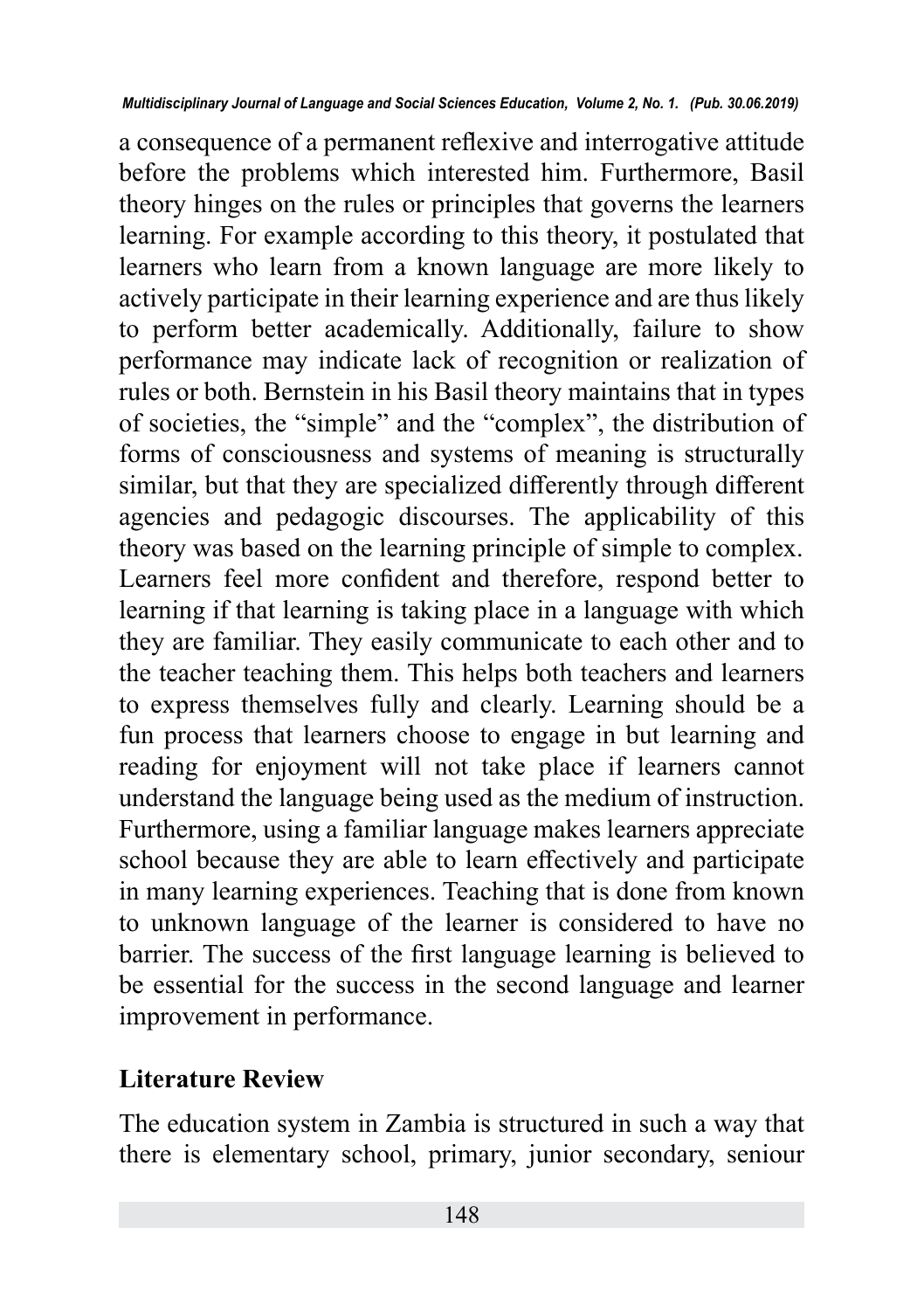secondary and tertiary educationl (Mkandawire and Illon, 2018). In elementary and lower primary classes, local Zambian languages are used as medium of instruction in schools. English serve as medium of instruction from Grade 5 to University (Zambia's National Literacy Framework, 2013). Local language education in Zambia is encouraged as it allows learners to use what is already known to learn new skills such as reading, writing and numeracy in familiar contexts (Mkandawire, 2018; Mwanza, 2012). This enhances active interaction and communication in schools from the first day a learners start formal education and enables learners at a later time to gradually transition to education in that language when they are ready (Kashoki, 1990). The challenge becomes more serious when learners come to a stage where they are completing primary schooling without the requisite standards of reading and writing. In a setting where this has been a challenge, many countries have adopted mother tongue education policies with the objective of improving literacy skills. This shift to mother tongue-based educational policy is premised on research evidence that support the view that learning is easier and faster in a learner's mother tongue (Manchishi, 2004).

Kashoki,(1989 and 1990) and Manchishi (2004) had made recommendations decades ago and yet very little progress had been made. Since 2013, the Ministry of General Education in Zambia eventually revised the curriculum in order to address the low literacy levels among Zambian learners (MoGE, 2015). Kashoki (1978:1) explained that 'they are up to 17 dialect clusters based on general linguistic closeness reflected in similar phonology and overlapping vocabulary' in Zambia. The groups are divided further into clusters that can be considered to be dialects of the same language. Bemba and Lala according to Kashoki (1978) do not belong to the same cluster. Lala is together with Ambo, Luano and Swaka, while Bemba is with Chisinga, Kabende, Mukulu, Ngumbo, Twa, Unga, Bwile, Luunda, Shila and Tabwa. Based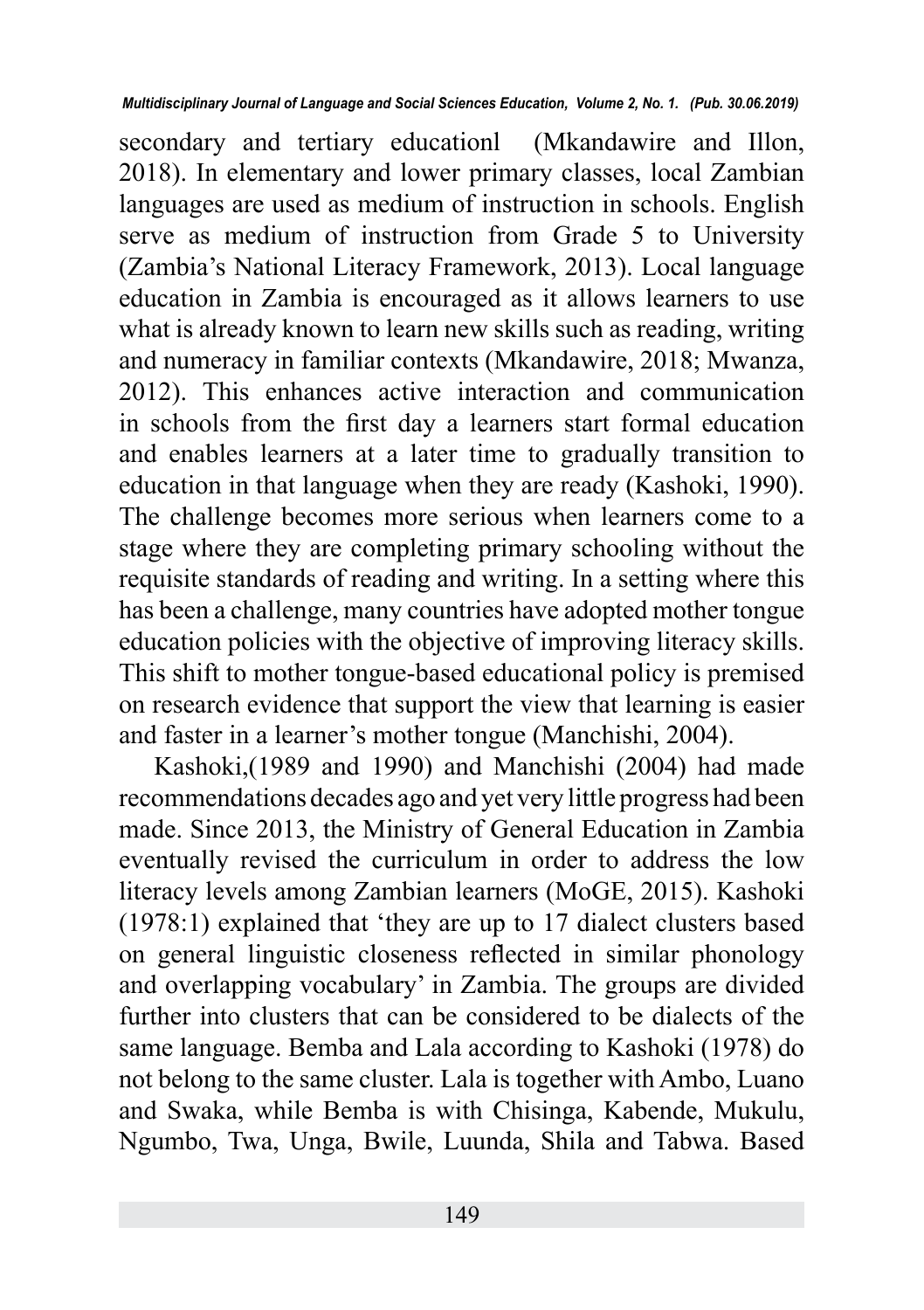on the clustering there are about 25 distict language spoken in Zambia although there is some mutual comprehension between clusters withing the same group as opposed to between groups.

In 2013 the government introduced that the teaching of initial literacy was to be in local familiar languages in the first four grades of primary schools. Despite the initiative done by government empirical evidence shows that, there are still challenges that teachers and Zambian learners encounter as they implement the 2013 revised curriculum (MoGE, 2016).

It is again worth noting that various studies have been conducted within Zambia that looked at the challenges faced when using a familiar local language as medium of teaching (Banda, Mostert & Wikan 2012, Mwanza 2012, Simfukwe 2012, Ndamba 2008, Gacheche 2010). The studies have indicated various challenges teachers encountered as they implemented the curriculum at classroom level in a multilingual area. For instance, Banda, Mostert, and Wikan (2012), as cited in Mbewe (2015) carried out a pilot study on the language of education policy implementation, practice and learning outcomes in Lusaka district at White Primary School. One of the findings of this study was that although cinyanja still remained a lingua franca and recognised as the familiar local language for Lusaka province, the prominent languages spoken by the majority of learners in this school once they got to their homes were Cinyanja, Bemba, Tonga, Soli, Lenje, Lozi, Kaonde and several other Zambian languages. The information was relevant to this study in that although icibemba may be considered as similar to lala, some words used in icibemba though may sound like lala have different meanings hence they are likely to bring in a mismatch between the language of instruction and the language of play. For instace the word *umwele* in icibemba means a knife while in lala it means beautiful and the word *balemita* in bemba means being called by some one while in lala it means to get pregnant. There are many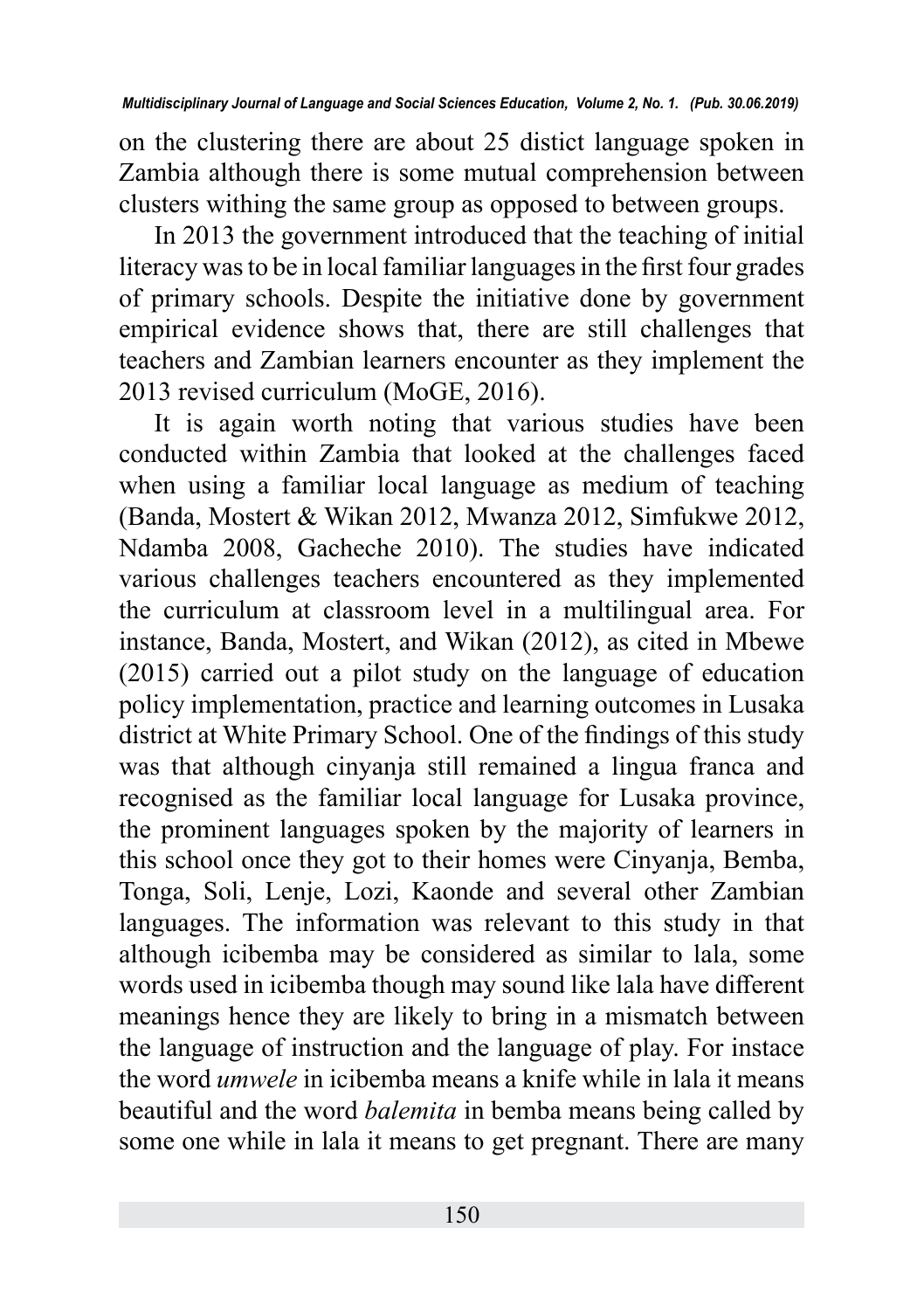other such words. Therefore, this information gave researchers an insight in finding out what challenges teachers and learners encountered in teaching/learning using icibemba as opposed to lala. Additionally, the information was also relevant to this study which was carried out in Serenje district which is a mono-lingual area where the government has zoned icibemba to be used. Based in other researches and theory researchers assumed that this situation might disadvantage some learners due to the fact that icibemba is not the mother tongue for many other learners. Therefore, it was important to analyse views and challenges faced by teachers and learners on the use of icibemba in teaching initial literacy in primary schools in a mono-lingual area of Serenje district.

Matafwali (2010) in her study argued that there is unequivocal evidence which generally suggested that efforts to learn to read in an unfamiliar language can be thwarted as this is assumed to be an enormous challenge since learners in this case would be learning two complex skills at the same time. The challenge Matafwali was referring to was as a result of the fact that the Zambian learner, whose mother tongue was any of the local languages, were being taught using English language which was not familiar to them or which they were not exposed to. As a result of this, scholars such as Kelly (2000) indicated that the initial use of English language in schools compromised, to a greater extent, the quality of education being offered in schools. Additionally, Kelly (2000), further stated that the quality was not only compromised at the initial grades of primary schools, but the problem also went further to the higher grades as there was no proper transition done from the first language to the second language. Kashoki (1990) further explained that the observed mismatch would definitely negatively affect the implementation of the content for teachers and cause challenges as they teach in a mono-lingual setting.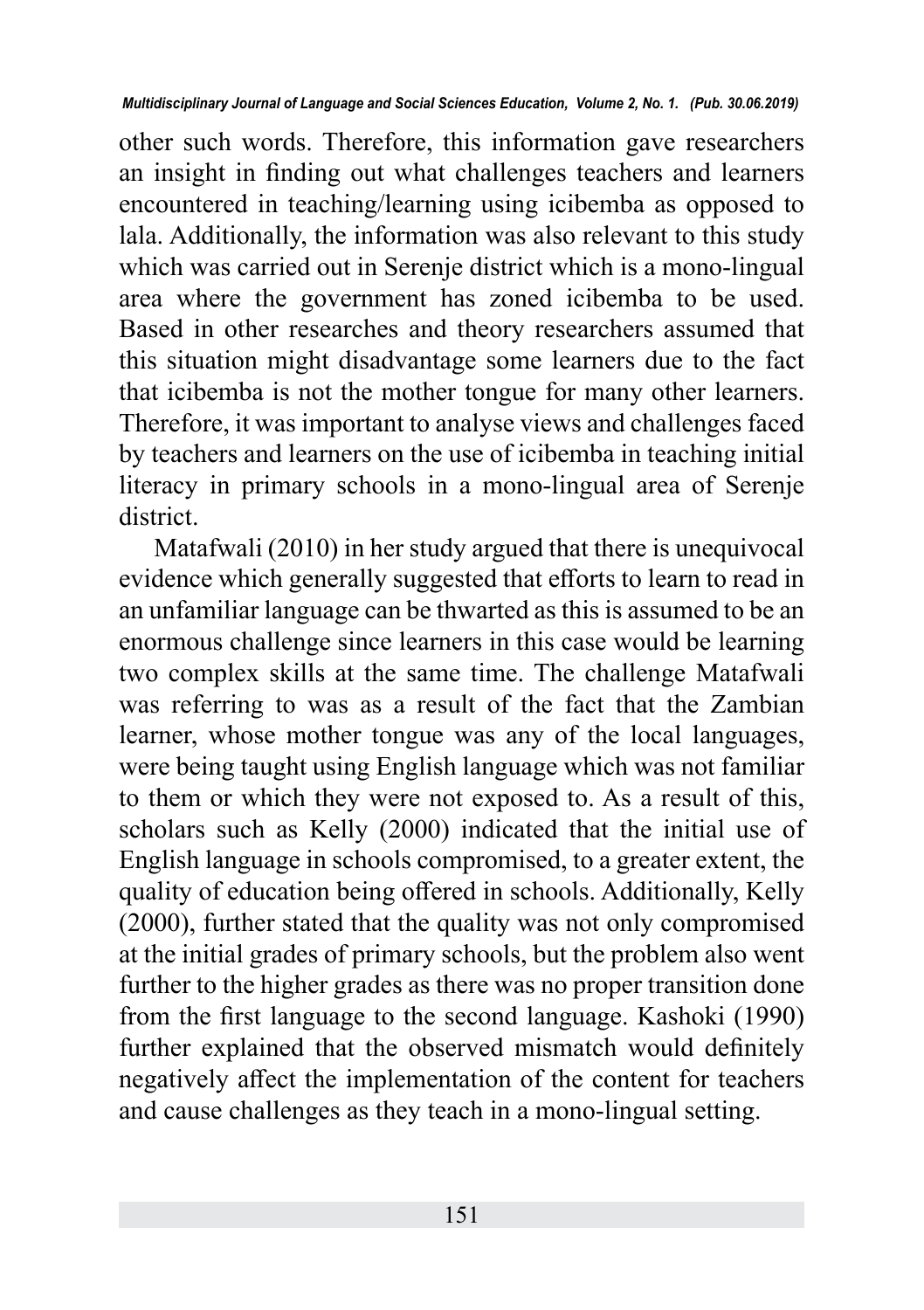# **Methodology**

The study approach was predominantly qualitative where views and opinions of teachers and learners were sought based on their experience. The research applied more emphasis on exploring the richness, depth and complexity of experiences that teachers and learners had during the teaching and learning of literacy. Bryman (2008) explained that qualitative research methodology is a research strategy that usually emphasises words rather than quantifications in the collection and analysis of data. The design used for this study was descriptive in nature that needed the collecting of data about people's attitudes, opinions, views on the teaching and learning of initial literacy. A qualitative research methodology was used because of the nature of the study that sought to understand human and social behaviour from the perspective of those engaging in the target practices of teaching and learning literacy.

With the view of understanding the teachers and learners views about the use of Icibemba in teaching initial literacy in primary schools, the researchers took the opportunity to listen and understand the lived experiences with regard to the subject relating to the medium of instruction at primary school level. Semi structured interview guides, a lesson observation check list and focus group discussion guide were used to collect needed information. For the sampling procedure, homogenous purposive sampling was used to arrive at a sample of 56 participates with similar characteristics. These were 40 grade four learners and 16 teachers of literacy of the same grade sampled from 10 primary schools in Serenje district.

Data was analysed thematically. Kombo and Tromp (2006) defined thematic analysis as a process of coding, and then grouping the coded information into similar groups according to themes. Analysis of data began in the field as soon as data collection commenced. At the end of data collection, all collected data was categorized for the purpose of orderly examining and refining differences in emerging and grounded concepts.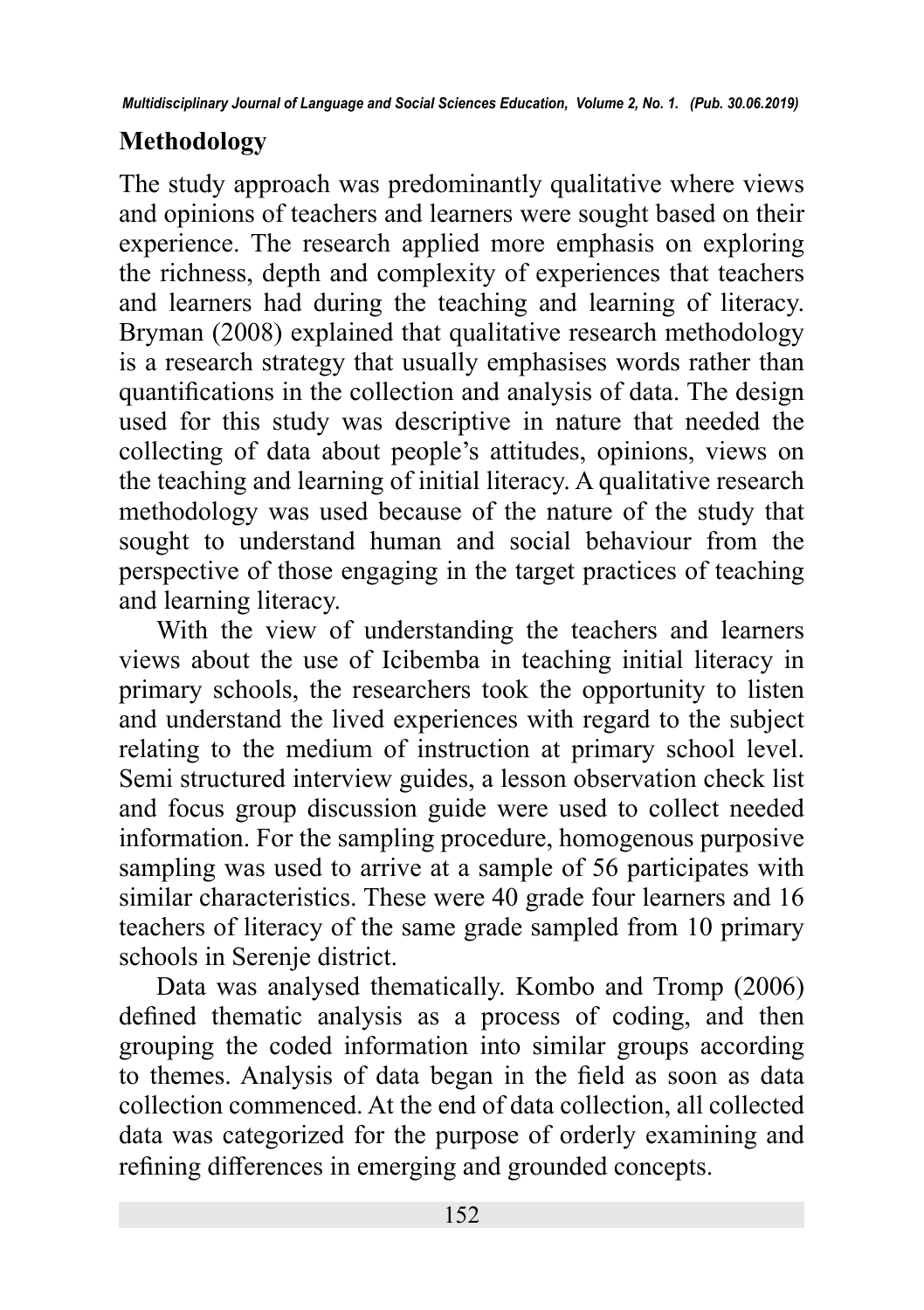# **Findings**

Findings have been presented in line with the two research questions that have been mentioned in the previous sections of this paper. Learners were asked to give their views on whether or not they were compelled to use Icibemba when learning how to read and write. The findings of the study revealed that all the learners who participated in the study indicated that the language that themselves and the teachers used when they were learning how to read and write was Icibemba. For instance one nine year old boy indicated that:

*For me Icibemba is not easy to understand and I fail to follow what the teacher is teaching especially if the teacher is just teaching without using Icilala and this makes me not to participate very much in learning experiences and usually it makes me not to ask the questions as learning is taking place.*

Another learner, a girl, in another group disclosed that:

*I have no problem with the use of Icibemba as we learn because I am able to speak it. It is only a problem because the teacher at times uses difficult words and then I fail to follow. But I would be happy if the teacher used Icilala.*

In a different focus group discussion at another school a learner mentioned that;

*At home we speak Icilala but I find it very difficult to read and write in Icibemba and my friends laugh. But if I was to speak and write in Icilala I can do it very well. Icibemba is difficult.*

There was also a very interesting view from a grade four learner who questioned that;

*Is Icibemba the only language we should learn? I can speak*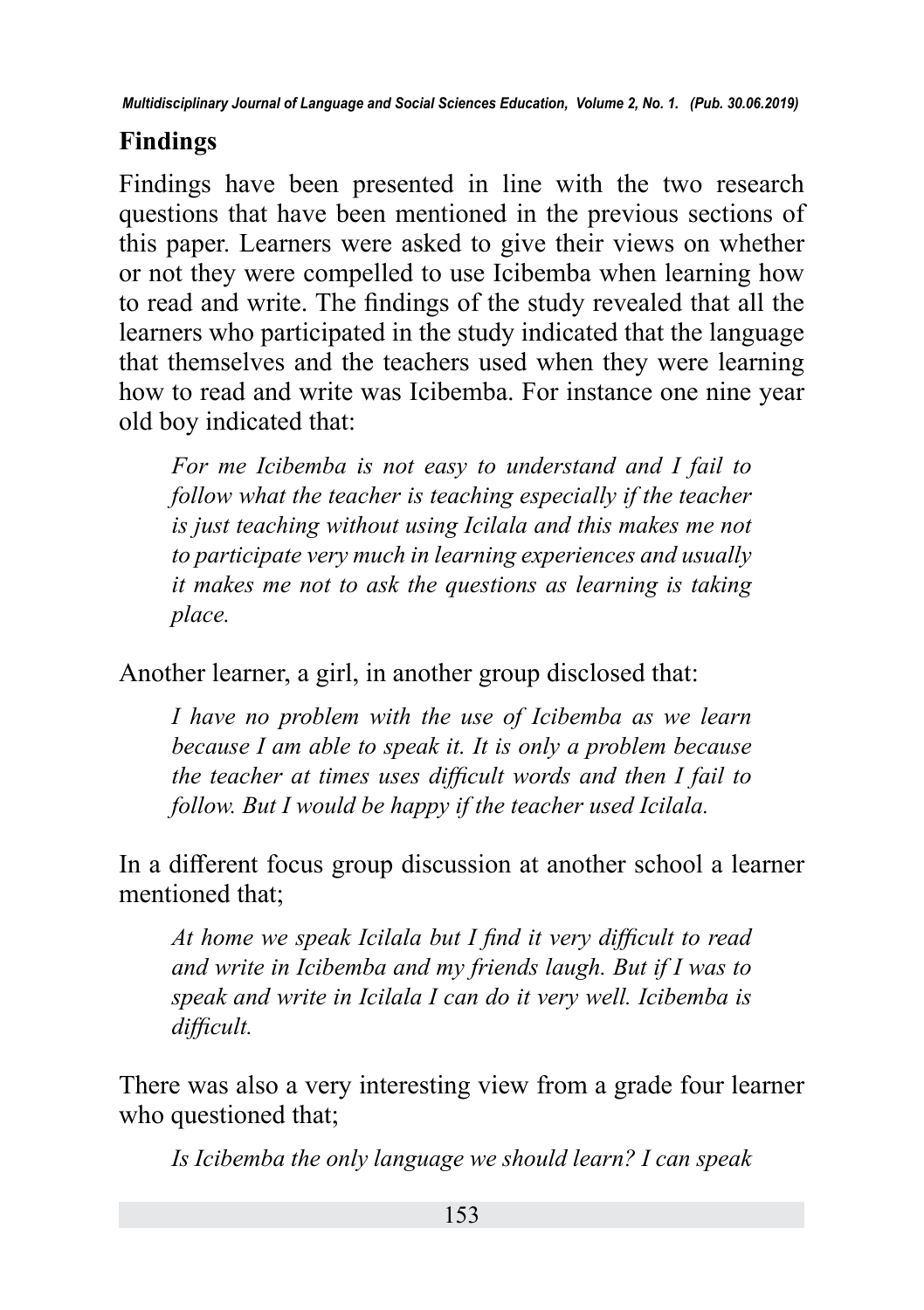*a bit of it since we go to sell with mum at the market but it is not easy to write it because at home we speak in lala. The teachers should just use lala it will be fine.*

It was very clear from the learner's views that they would prefer to learn in Icilala and not in Icibemba since Icilala was more familia to them and it was the language that they used at home and most likely as they play with their friends. We can thus say that learners were having challenges with the use of Icibemba as they tried to learn how to read and write. With regard to teachers' views on the selection of Icibemba as a language of teaching literacy. The findings revealed that Icilala was the language of play for most learners so it was difficult for the learners to communicate during the teaching and learning of literacy using Icibemba. In particular, one teacher who herself was quite fluent in Icibemba explained that;

*It is not a bad idea to use Icibemba in teaching and learning of literacy in this area but learners are more comfortable to use Icilala even when they are in class because Icilala is the most used language by learners at school and at home even when they play around with their friends. Therefore, a lot of learners find it difficult to communicate effectively in the teaching and learning of literacy.*

However, another teacher from a different school mentioned that some learners spoke abit of Icibemba when playing and thus she supported the selection of Icibemba as a medium of teaching initial literacy. She mentioned that:

*I think it is just fine that Icibemba is used in school here because some of these pupils speak Icibemba in their homes and the official language of this country which is English they cannot speak it and understand. And when these pupils are playing you hear some of them using Icibemba and not Icilala so it is easy even as you are teaching them you are*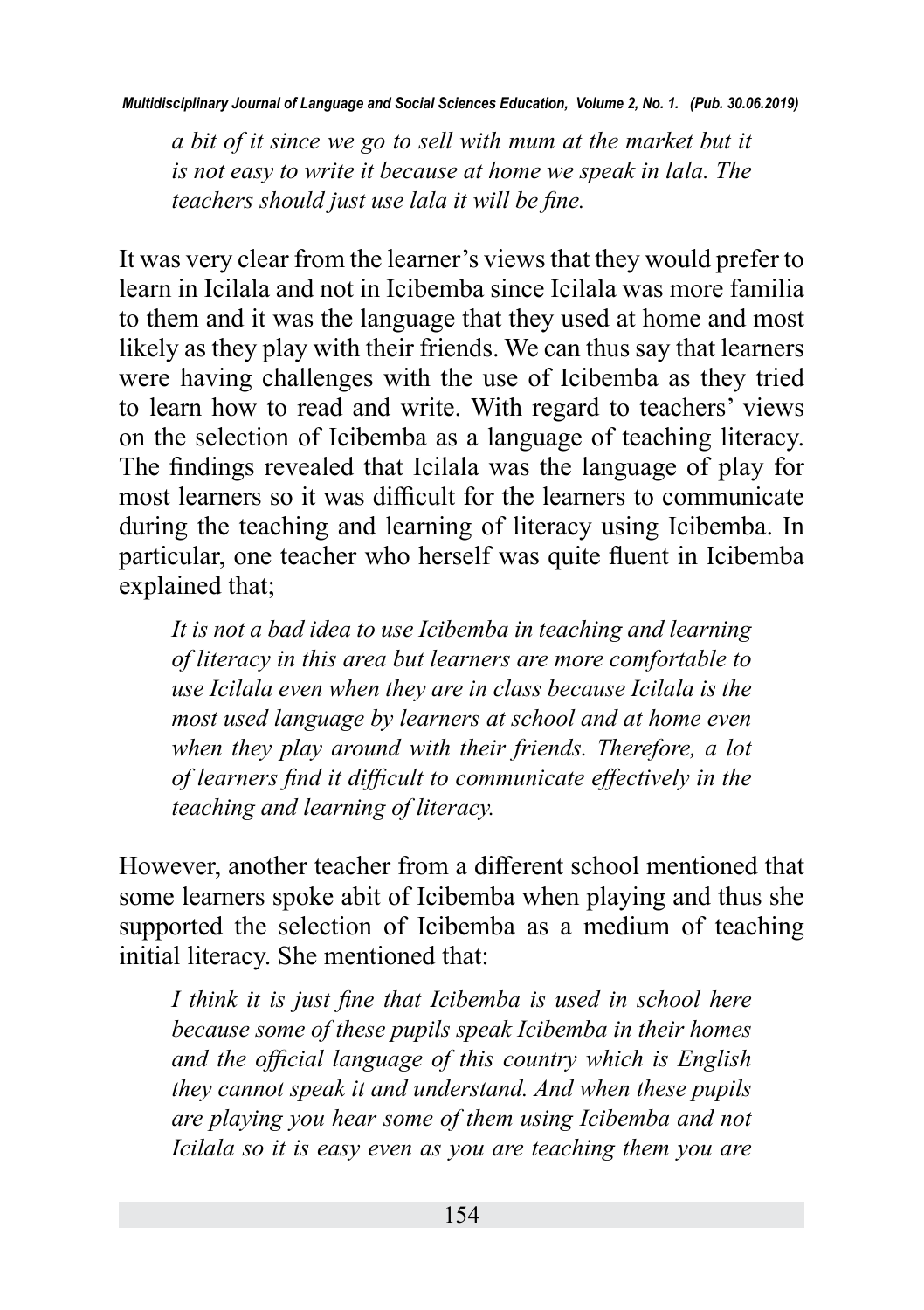*teaching them in a language they use.*

Three teachers who opposed the selection of Icibemba made reference to the mixing of English with the mother tongue, Icilala. Teachers emphasised that this was confusing the learners more since they were forced to use Icibemba which to them was like a second language. One participant actually indicated that she would have prefered her learners using their mother tongue which is Icilala alongside English. The teacher suggested that;

*For me obviously I would have wished that teaching and learning of literacy was done in Icilala in this area because whenever you want the learner to speak using Icilala they do it very well and have very fewer difficulties in understanding concepts. And also English should have been a must to be used as early as grade two. We can't put English aside because where ever a child goes to learn even in other provinces or countries one can communicate in English without any problem and it won't affect their performance. So I think both local familiar language and English are very important. Icibemba should be used in Northern and Luapula provinces not here in Serenje.*

Furthermore another teacher said that;

*It would have been better to consider Icilala in teaching for preserving the culture since Chief Kabamba area is home to the lalas. Most of these learners are lala and therefore they should learn how to read and write in their language so that one day they can write their tribal history and thus preserve their culture for future generations.*

Another teacher also said English would have been carried alongside lala for purposes of national unity. When asked about his views concerning the selection of Icibemba he said that;

*My view is that the selection of Icibemba in a mono-cultural*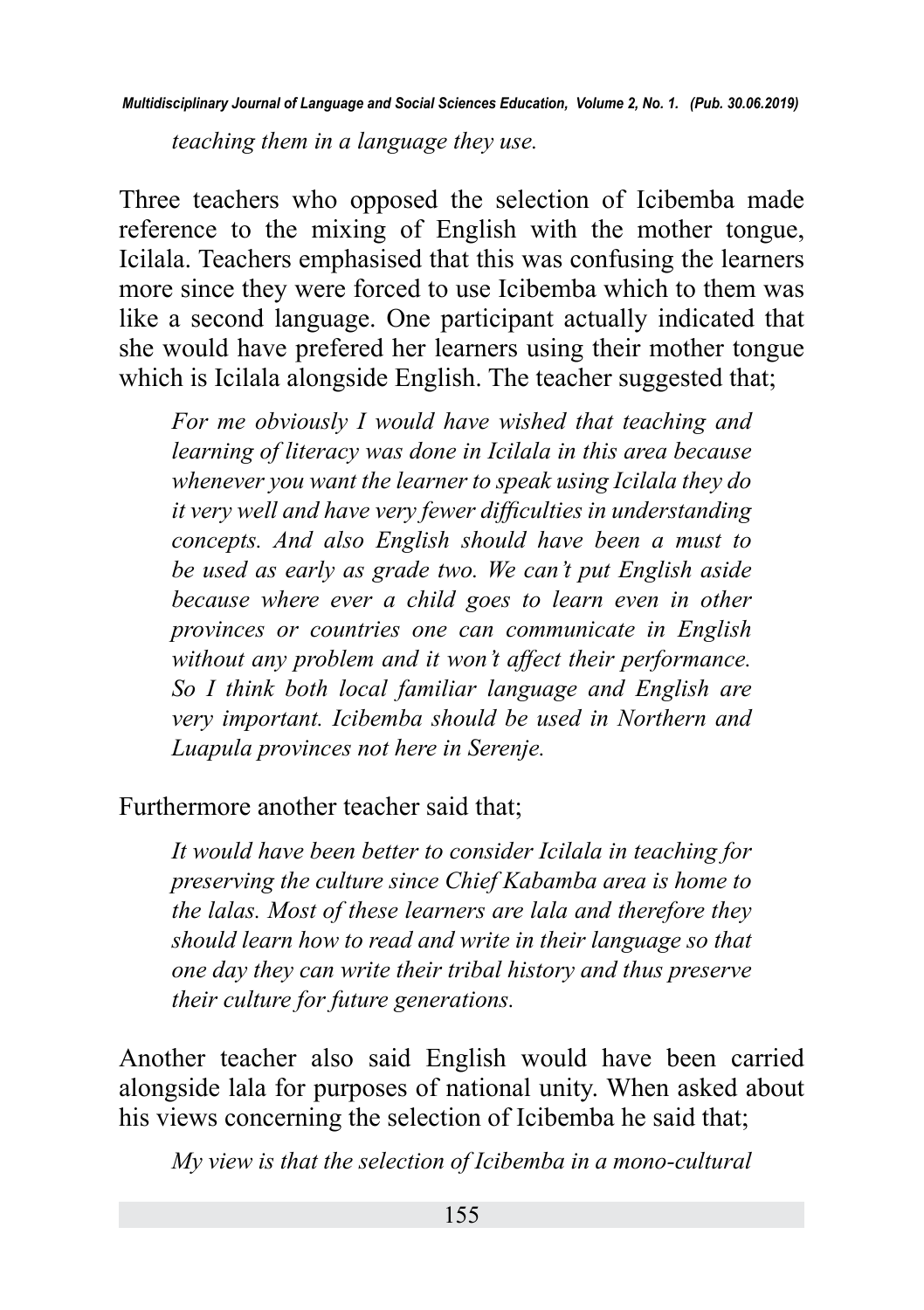*setting like ours is a very bad idea because it undermines our culture. So for me I look at two issues: culture and unity in our country. Icilala would have been the best culturally since it is spoken by the indigenous of Serenje district but when we look at the aspect of unity in the country, there is no doubt English is the best. So for me we would have picked English and Icilala for purposes of culture and unity.*

From the teacher's views on the use of Icibemba and not Icilala in the teaching of initial literacy they raised very important issues that are cardinal for the learners. They looked at language of teaching in terms of understanding of concepts by learners and the preservation of culture. These are very important aspects in understanding the functions of education and why citizens are to receive an education that is tailored to their local needs.

Teachers were also asked to indicate if the teaching of literacy in Icibemba was supported by appropriate and adequate teaching and learning materials. The teachers mentioned that lack of adequate materials such as teacher's guide books and learner's textbooks was posing a very serious challenge in the teaching of literacy. Participants said that there were no books for teachers and learners that could be used during the teaching and learning of literacy. For example, one teacher indicated that;

*Lack of teaching and learning resouces is a very big problem when it comes to teaching literacy. For instance, there are very few available learner's textbooks am telling you. Thus, most learners do not have access to text books hence it is very difficult to explain what one is teaching them since they do not have books to read and do individual work. Learners need textbooks so that they can do some reading even at home.*

Another teacher observed that;

*It seems this new policy was just brought for teachers to implement without providing teaching resources as well. As*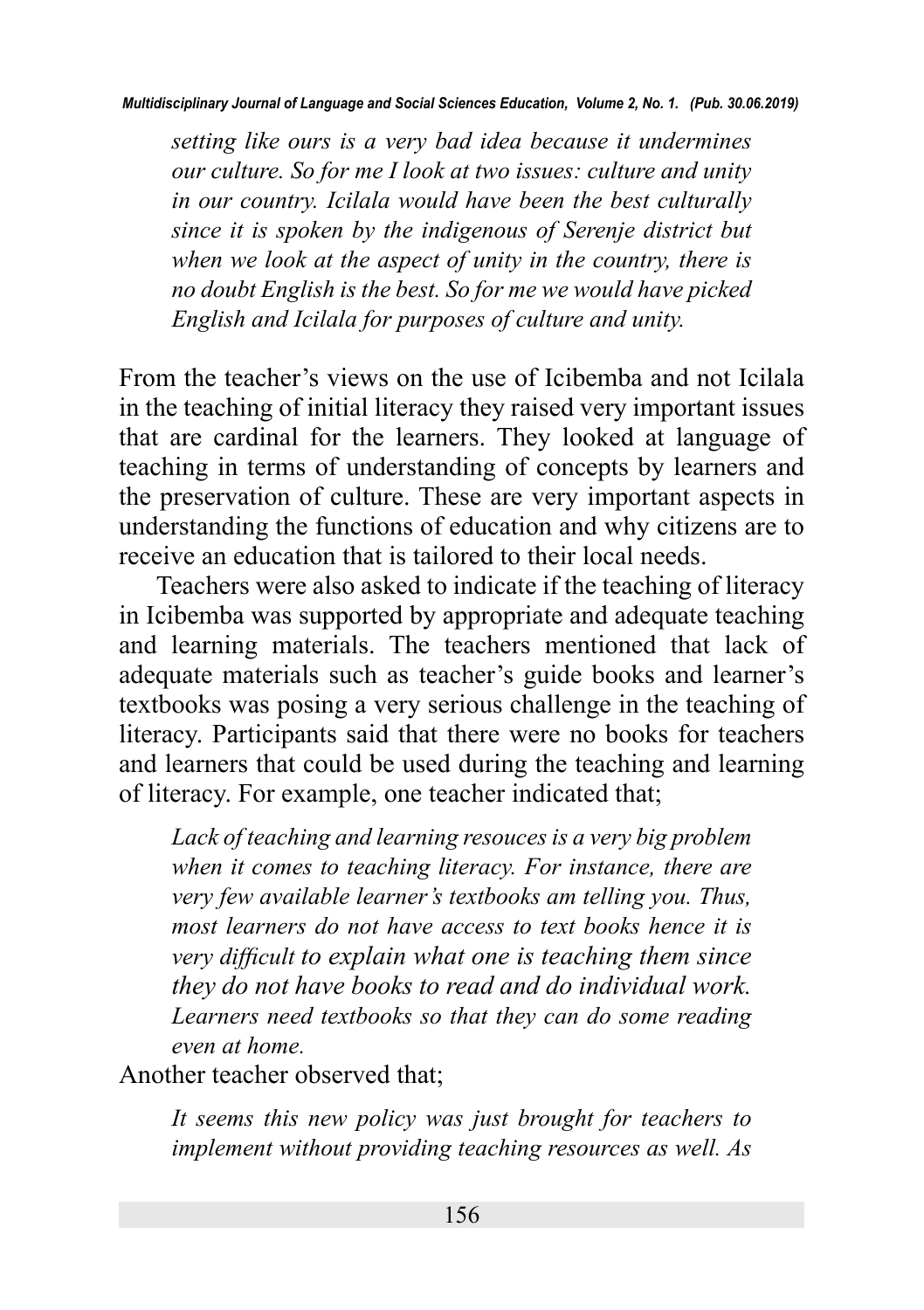*I am talking now, there are no books in our school or any other teaching and learning material. Our school cannot even afford to buy manila paper. I think government was just interested in telling us to implement without concern for materials. So this has really been a challenge and it has made our work so difficult and this has negatively contributed to learner participation in class.*

### Yet another teacher in another school complained that;

*I think one big problem is that there are no books for us to implement the 2013 revised curriculum using learnercentred approaches. You know it is already difficult for us to teach in Icibemba and making teaching and learning aids without raw materials such as manila paper. Yes sometimes a teacher can improvise but there is a limit to what one can improvise.*

From the teachers' views one of their challenges was lack of teacher's guide books and learner's text books. They complained that apart from teaching in a language that is not familia to learners they did not have relevant teaching and learning resources such as text books. Additionally, both teachers and learners bemoaned the complexity of Icibemba as a language. It was observed that the Icibemba used in the syllabus was too complex compared to the Icibemba which was used as of a language of play by learners in the some communities of Serenje district. One of the teachers commented that;

*The other challenge is that the Icibemba that is used in the few textbooks that we have is totally different with the Icibemba we know in our community. It is actually deep Bemba because even for me a teacher, for most words I have to consult. The Icibemba that we speak here is just on the surface. For example, in our simple Icibemba we say 'kalete sefa'(go and bring a siever) but in books it is written 'kalete*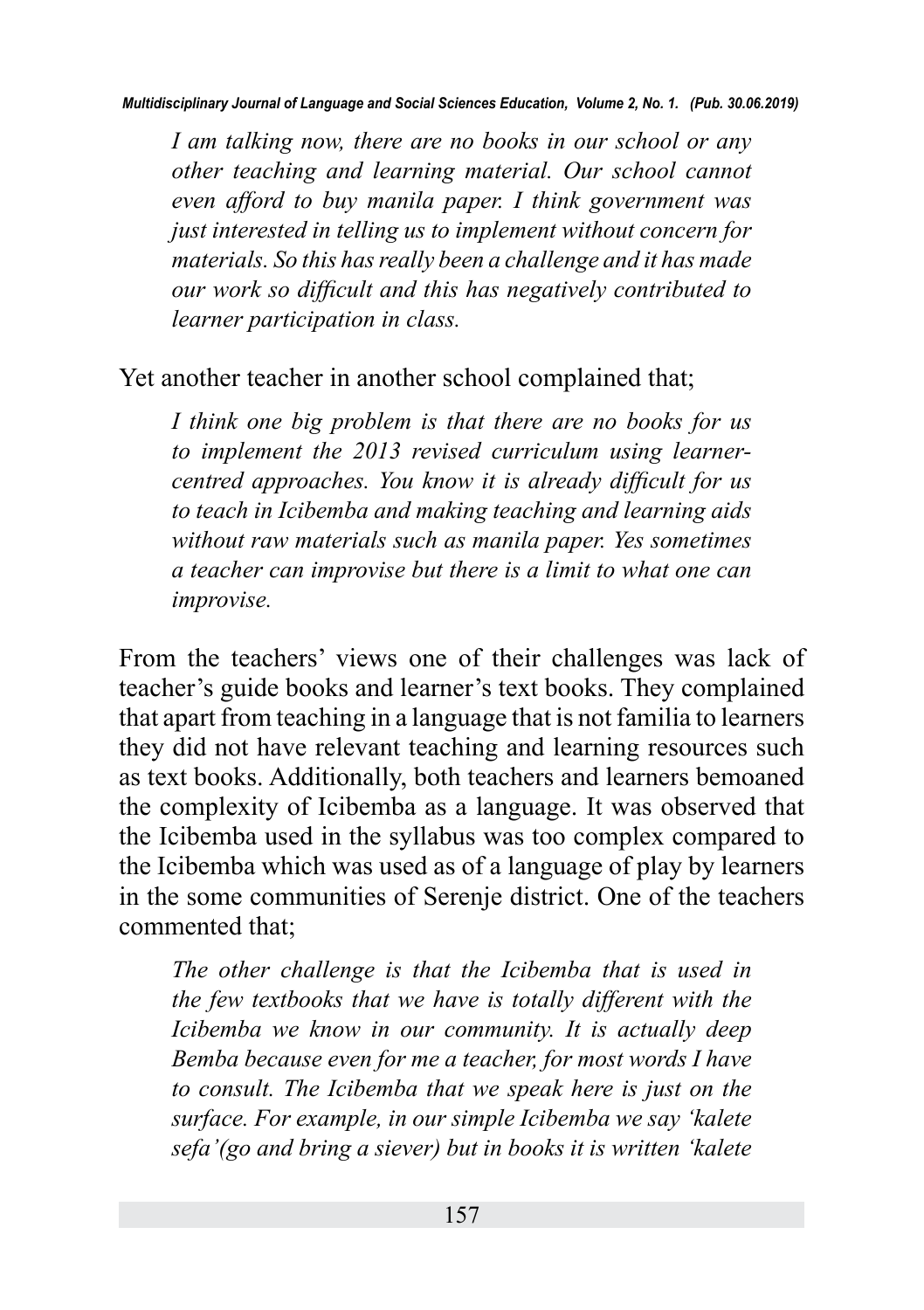*ulunyungo'.This affects the acquisition of literacy among learners as they need to learn the language first before learning the literacy skills.*

In a similar way, another teacher said that;

*I know Icibemba but not the one that we are expected to teach in class. The syllabus and the textbooks have very difficult Icibemba that the learners in this area find very difficult to understand.*

The learners also complained that the Icibemba that they learn was too complicated compared to the one some of their friends who speak it use. One of the learners commented that;

*The Icibemba the teachers use in class is too difficult and it is totally different from the one I know and use when am playing with my friends. The Bemba we learn is too difficult. So it is so difficult for me to actively participate in the lesson and perform as expected as it takes me more time to learn and then apply to the situation. When my teacher gives us home work my parents refuse to help me and usually sends me back to my teacher at school because they say that they do not understand the language. At times my parents would ask a neighbour to help but this cannot be done always since our neighbours go to the farm.*

This situation is also made worse by the fact that there is a shortage of dictionaries in Icibemba in the country. It was revealed that it was even more challenging for learners who joined the schools on transfers from other non bemba speaking regions to adapt to a new language. For example, a teacher said that;

*Local languages affect learner performance due to regional transfers. Imagine a child who through lower primary was learning a different local language and then he eventually come here on transfer such a child*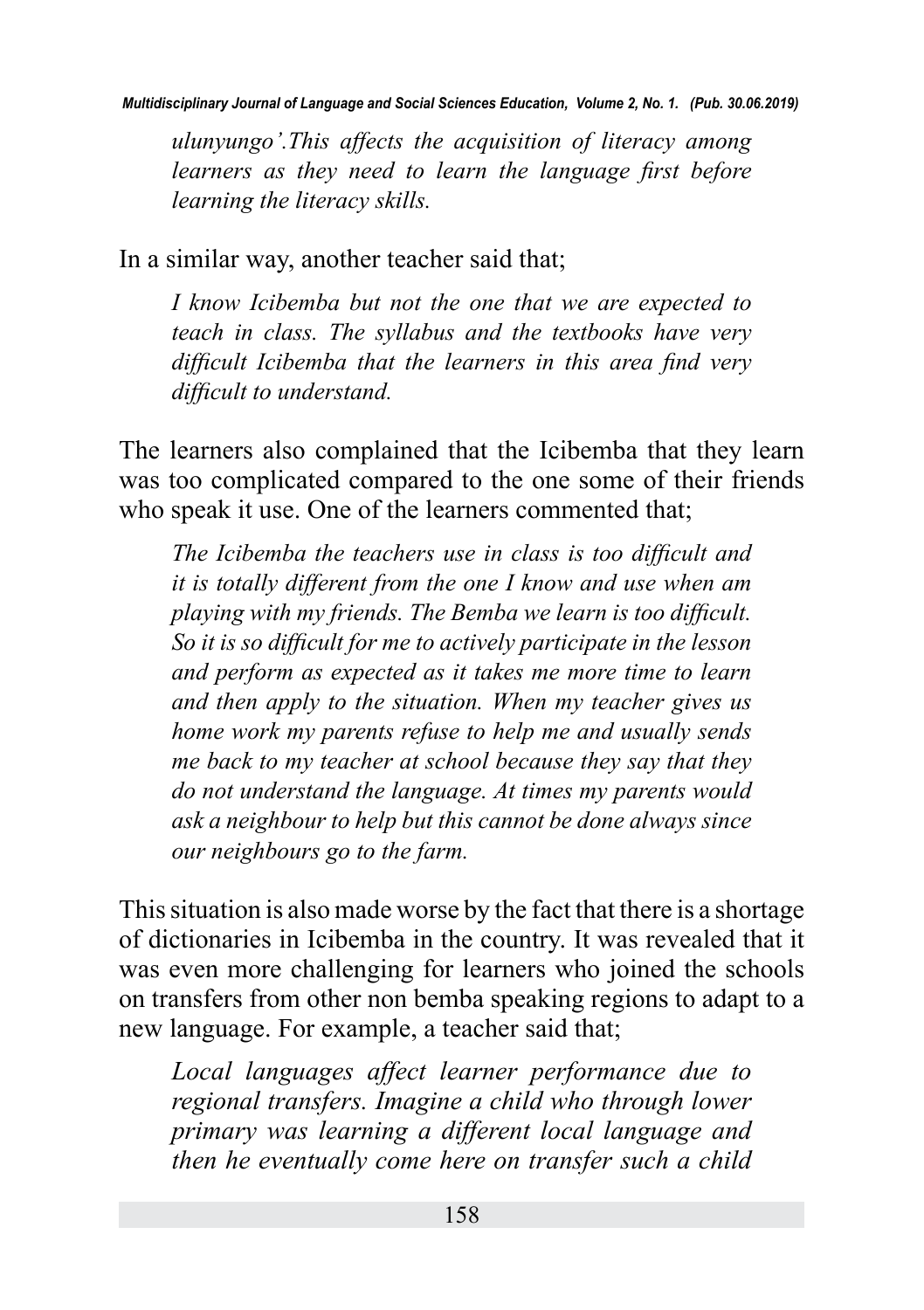*will eventually fail. We have this problem of such pupils who come on transfer and it is very difficult to help them.*

Similarly, another teacher noted that;

*It is very difficult to teach learners who come on transfer from private schools and also from other provinces because they were using a different language where they came from. It is really proving to be a problem to teach such children because whatever you say the child will either just be looking at you, chorusing with others, copying activities for the day and talking less in class, this makes learners passive in class.*

Both teachers and learners seemed to agree on a number of issues that made the teaching and learning of reading and writing at lower levels difficult.

### **Discussion of Findings**

The views of teachers and learners point to the fact that the use of Icibemba as a medium of teaching and learning literacy in lower primary schools in Serenje district as directed by the Ministry of General Education following the 2013 revised curriculum possed a challenge to the effective implementation of literacy education. The majority of the participants supported the idea that Icilala was the most appropriate medium of teaching than Icibemba in the teaching and learning of literacy in Serenje district. Most teachers who were interviewed indicated that Icilala was a familiar language in the area and thus was predominantly used by learners. This finding indicated that the language of preference by both teachers and, learners who are the beneficially of the curriculum was the local language since that was what they used in their daily activities. The findings are consistent with Mkandawire (2017), and Kinyaduka and Kiwara (2013), who postulated that learners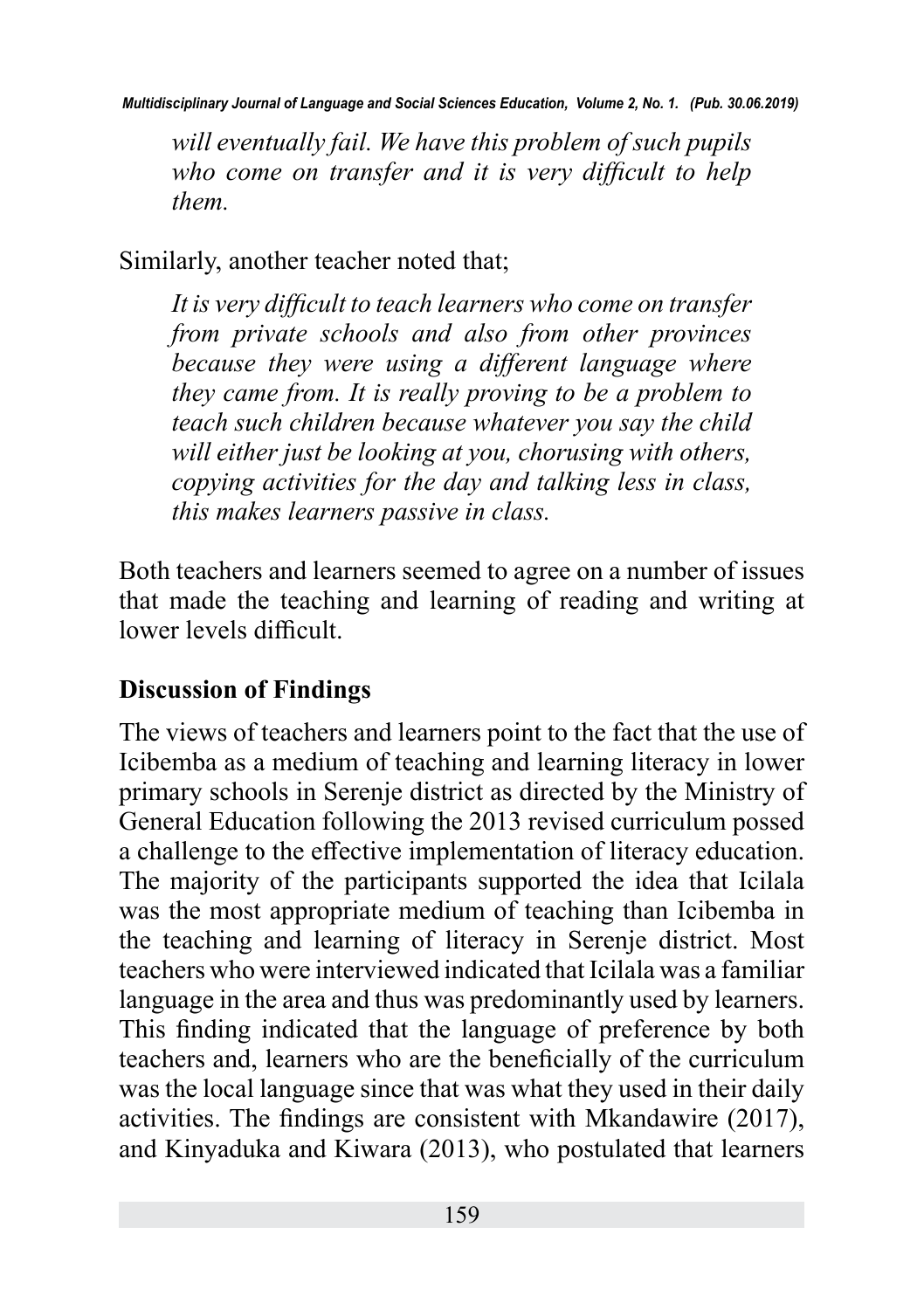perfomed well in initial literacy when taught in a familiar language than in any other language that was strange to them. Similarly, Matafwali (2010) also said that it is much easier for learners to learn how to read when taught in a familiar local language.

As can be noted from the findings, learners were not of the view that Icibemba was appropriate for use as a medium of teaching them how to speak, read and write. One would then wonder how the Ministry of General Education zoning assumed that Icibemba was predominately spoken by learners and other people in Serenje and failed to understand that Icilala was the language that was mainly used by learners in the area. If teachers and other members of the society were involved in curriculum implementation decisions such mistakes which heavily affected learners would have been avoided. This confirms Mulenga and Mwanza's (2019) observation that teachers were not fully involved in curriculum development though the Ministry of General Education claimed so.

The findings in this study further indicated that the Icibemba that was used as a medium of teaching was too complicated for most learners and even for some teachers as compared to the one that was spoken by afew people and learners in Serenje district. This finding was in tandem with Mbewe (2015) who postulated that, there was usually a discrepancy between the language used as medium of teaching and the language spoken by teachers and learners hence it hindered the learners' active participation in class.

Thompson (1992) stated that what teachers do in the classroom is fundamentally influenced by their personal views and beliefs. Teacher's attitudes are a major predictor of the use of new technologies in instructional settings (Mwanza, 2012). Consequently, the negative attitudes held by teachers about changes in the curriculum may negatively affect the use of instructional strategies which may in turn compromise the quality of teaching and learners academic performance in literacy. In this study teachers were concerned about the use of Icibemba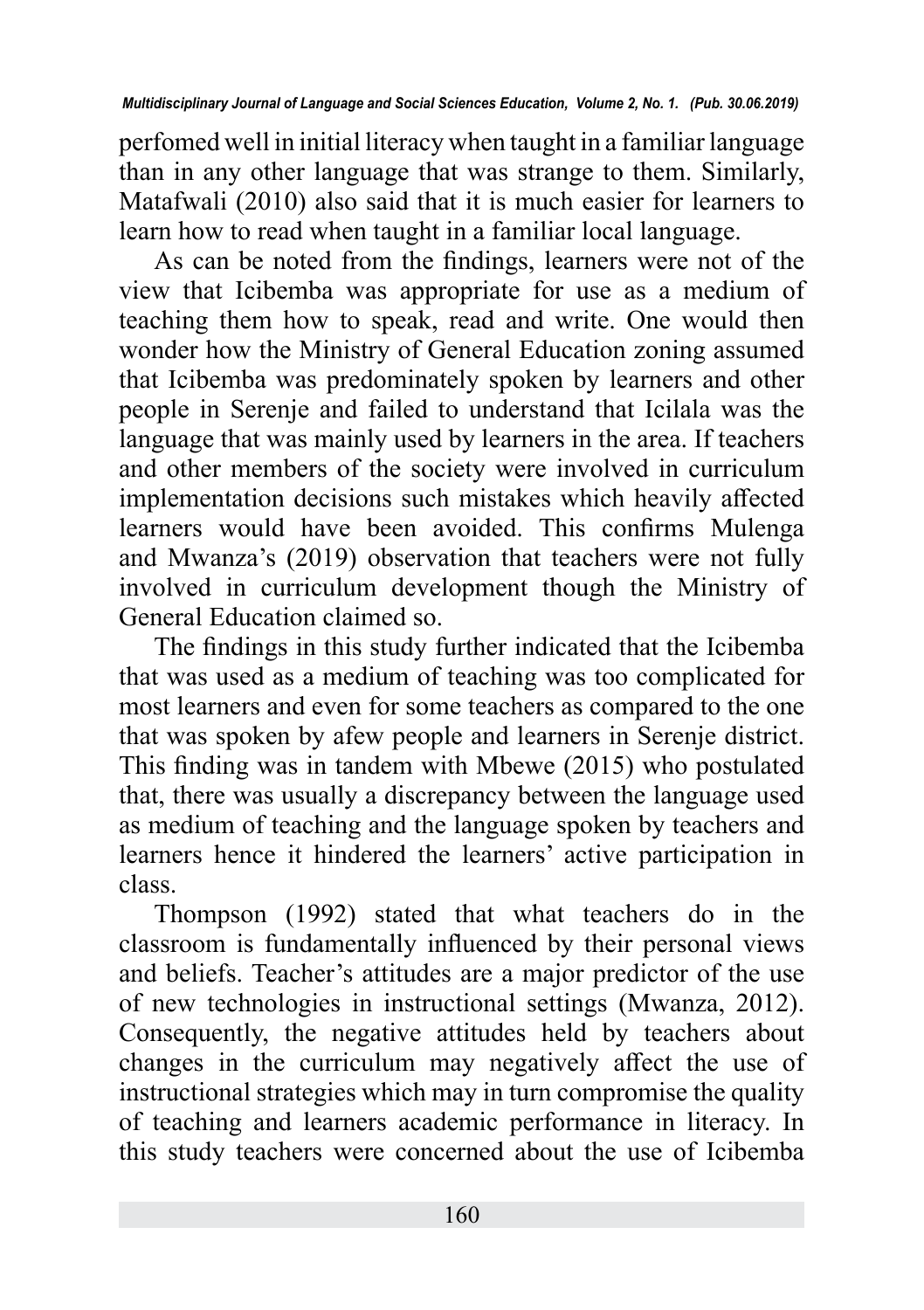in a predominately lala speaking area and they seem to wonder why the Ministry of General Education was forcing a language on learners that was not familiar as a medium of teaching. In addition, Mubanga, (2012) noted that when a new curriculum is introduced, teachers are normally concerned with the following; the overwhelming work required in the implementation of the new curriculum, lack of proper training on the new curriculum and inadequacy of supporting material. Findings related to the availability of appropriate and adequate teaching and learning resources shows that they were not available at all. The findings indicated that there were no adequate text books for teachers to use and for learners to read during the process of teaching and learning. Additionally, teachers were finding it difficult to prepare teaching and learning aids for them to use in lessons. These findings were consistent with Mbewe (2015) who also found that teachers in some selected schools of Lusaka urban faced the challenge of inadequate materials while implementing the use of cinyaja as medium of teaching in the first four grades of primary schools. It was further revealed that materials were not only unavailable in schools but also in the entire country. Those that were available were of poor quality and thus could not effectively aid the teaching of speaking, reading and writing. Provision of appropriate and adequate teaching and learning resource especially textbooks in literacy is vital as Sianga and Mulenga (2019:99) also observed that;

It is a well-known fact that the use of textbooks and other learning resources by learners in schools have a positive effect on learning and on the overall quality of education. Thus, the quality of an education system can be noted by the provision of quality textbooks and other educational teaching and learning resources. Lack of teaching and learning resources was one of the prominent challenges that teachers and learners encountered in the teaching and learning of literacy. These findings are consistent with the observation by Ndamba (2008) who mentioned that lack of resources and insufficient curriculum time, expenses for training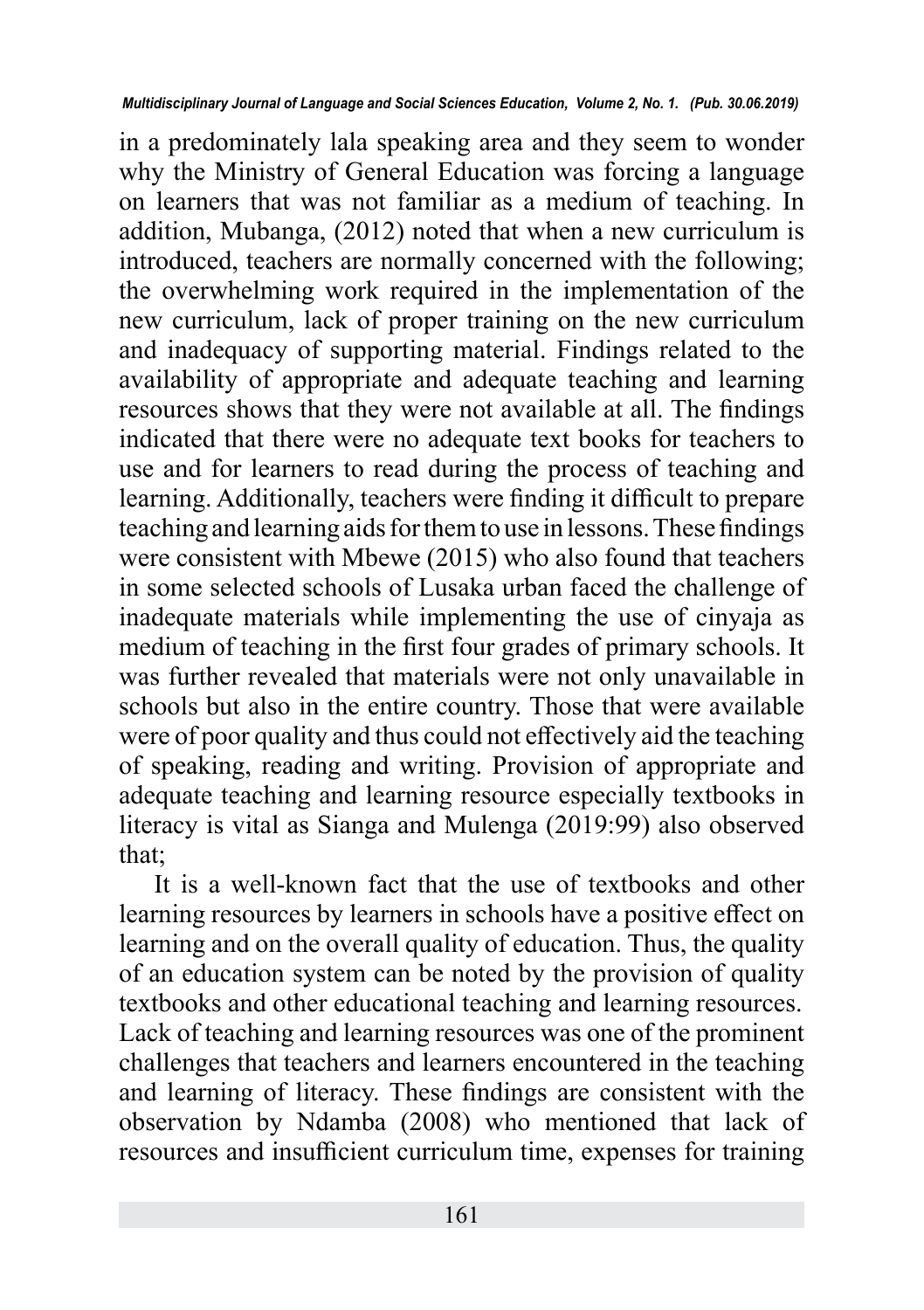and lack of appropriate materials were some of the factors that made curriculum seldomly implemented as intended. In relation to this Simfukwe (2012) argued that curriculum change implies teacher change. If teachers were not empowered to effectively implement a new concept and education in a language that they knew better, the investment of time and resources in developing a new curriculum package can be a waste.

It is also important to note that although the Ministry of General Education was passionate about literacy in Zambia, by revising the curriculum, they did not provide adequate materials in schools and teachers' resourcefulness in providing some teaching aids was hampared by lack of raw materials in schools. This aspect of teaching in local languages actually comes with the whole parkage of the competency-based curriculum whose philosophy is to help 'learners to acquire three critical educational elements namely; worthwhile skills, appropriate attitudes and applicable knowledge which make up competences' as explained by Mulenga and Kabombwe (2019:118). One then wonders if this can be possible when the language of teaching is problematic to both the teacher and the learner. Futhermore, teachers and learners found the use of Icibemba for teaching to be more complex than the Icibemba that was spoken by some learners and people around Serenje. Ndamba, (2008) emphasized that the best place for designing a curriculum was where the teacher and the learner meet. This again bring us back to the theory that this study was based on, that learning is best done in the familiar language of the learner.

# **6. Conclusions and Implications**

While Mwanza (2012) in his study argued that one of the challenges faced when using a local language for teaching initial literacy was that teachers lacked fluency and enough vocabulary relevant for delivering content to learners, findings in this study actually indicated that the challenges of teaching literacy in icibemba in Serenje goes beyond the issue of vocabulary. Although teachers may have the right vocabulary learners in Serenje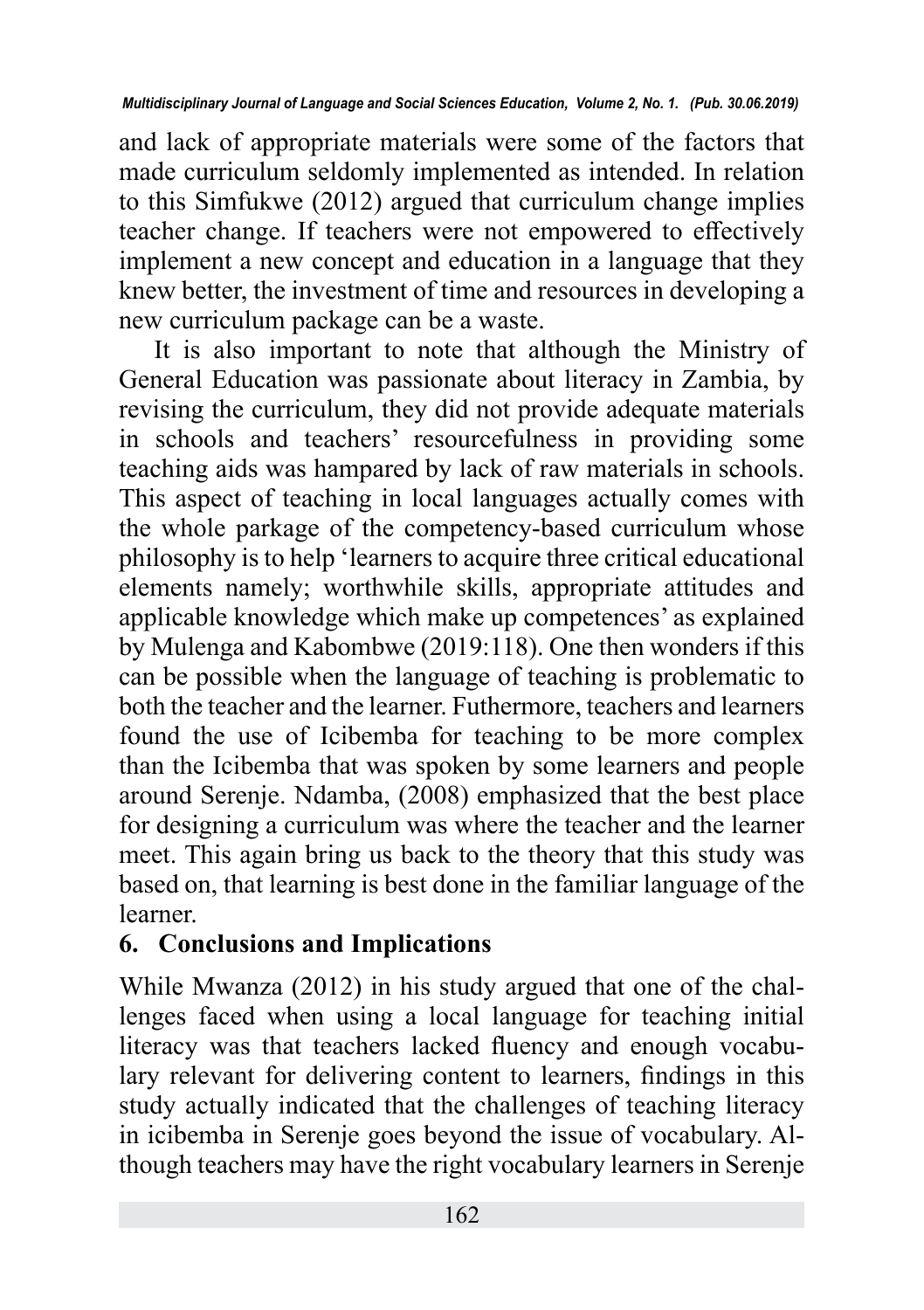would still not benefit from it since their main challenge was the whole idea of using a language which was not familiar to them. The overall conclusion in this study is that the government of the Republic of Zambia through the Ministry of General Education should seriously think about the current zoning of languages in the country in terms of which ones should be used in school for initial literacy. As situations such as the one in Serenje are not helpful at all for the effective implimention of the curriculum for lower primary schools. The situation may even be the same for learners who may want to take a local language as a subject at higher level. Curriculum implementation for literacy should be accompanied by the provision of teaching and learning materials especially teachers guides and learners' textbooks. A curriculum document alone in form of a syllabus will not solve the problem of low levels of literacy if teachers are not provided with appropriate and adequate teaching and learning materials and if learners are forced to learn in a language that they are not familiar in.

It is also important at this point to pay attention so some of the significant indicators of performance such as PISA and SAQMEC results which have consistently provided literacy performance data for the education system in Zambia. For instance the 2019 PISA-D results showed that to reach the Sustainable Development Goal (SDG) reading target, average proficiency levels among 15-year-olds in Zambian schools, the country need to work extremely hard. The results indicated that in Zambia far fewer-only 5 percent of test takers achieved minimum reading proficiency with its average reading score of 275 which was more than two standard deviations below the OECD mean of 500 (Kaffenberger, 2019).

The 2019 PISA results seems to confirm the past SAQMEC results as those reflected in literacy about Zambian learners. If the language challenges, such as the ones in this study, that scholars are bringing foreward are not urgently and adequately attended to by the relevant education authorities in Zambia these poor performances by learners may continue to prevail.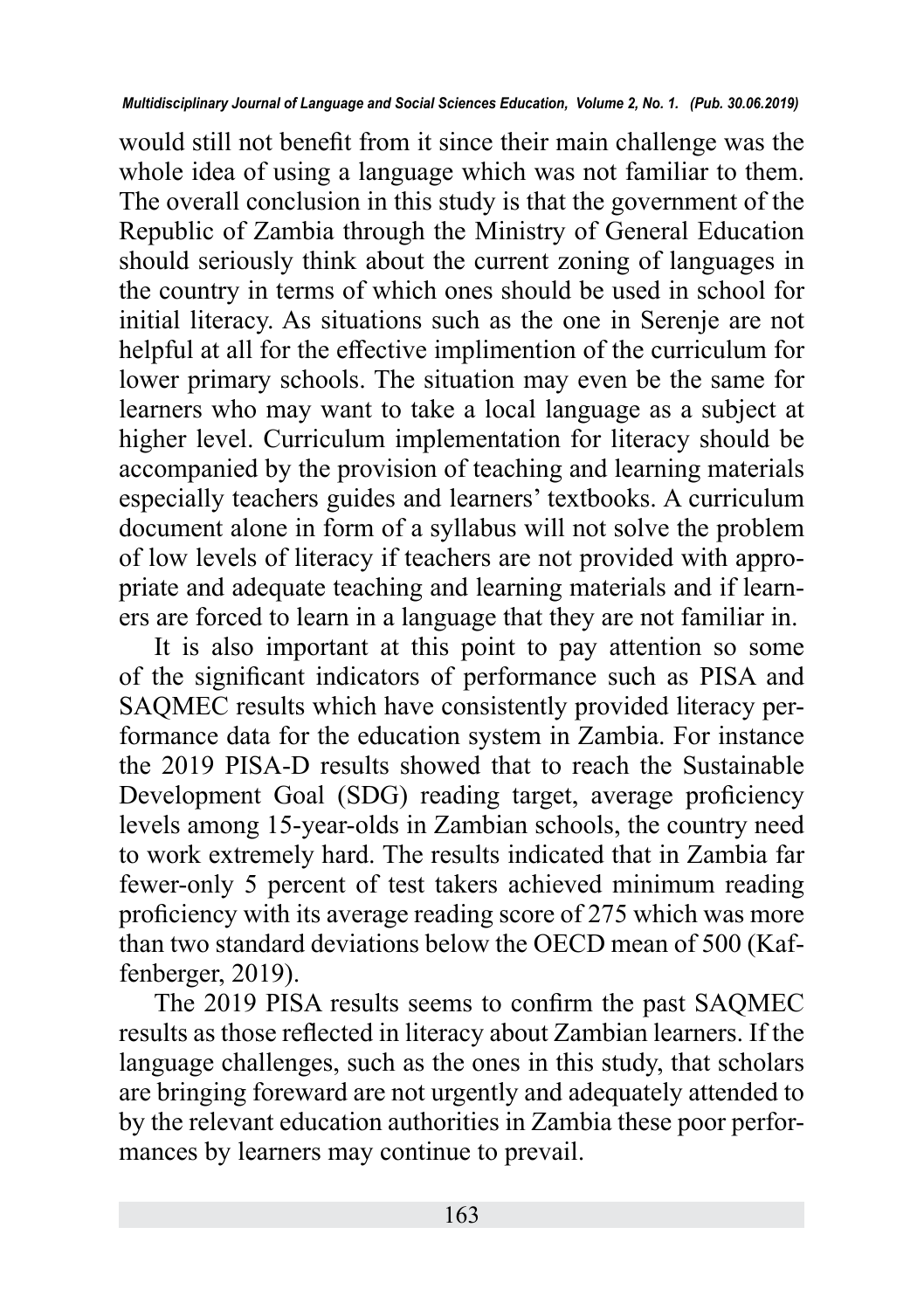## **References**

- Banda, D., Mostert, L., and Wikan, G. (eds.) (2012). *The Language of Education Policy*: *Implementation, Practice and Learning Outcomes in Zambia, Nambia and Norway.* Høgskoleni Hedmark: Høgskoleni Hedmark Publishers.
- Bernstein, B. (1990). *The Structuring of Pedagogic Discourse: Class, Codes & Control. Volume IV.* London: Routledge.
- Bryman, A. (2008). *Social Research Methods*. Oxford: Oxford University Press.
- Chileshe, C. A., Mkandawire, S. B. and Tambulukani, K. G. (2018). Primary Reading Programme versus Primary Literacy Programme: Exploring their Similarities and Differences. *Journal of Lexicography and Terminology,* 2 (2), 77-102.
- Chishiba, G. M. & Manchishi, P. C. (2016). The Language Strategy in Zambian Educational System from 1924 to 2014. *International Journal of Language and Literature*. 4 (1). 54- 59. [https://doi.org/10.15640/ijll.v4n1a7.](https://doi.org/10.15640/ijll.v4n1a7)
- Gacheche, K. (2010). Challenges in Implementing a Mother Tongue-based Language in Education Policy: Policy and Practice in Kenya: *Polis Journal*, 4, 200-210.
- Kafata, F. (2016). An Investigation into the Impact of Teaching in Local Languages on Pupils and Teachers in Selected Primary Schools in Kitwe District of the Copperbelt Province of Zambia. *International Journal of Scientific and Technology Research*. 5 (8), 10-16.
- Kaffenberger, M. (2019). Rise Research on Improving Systems Education.
- [https://www.riseprogramme.org/blog/PISA-D\\_low\\_learning.](https://www.riseprogramme.org/blog/PISA-D_low_learning)
- Kashoki, M. E. (1990). *The Factor of Language in Zambia*. Lusaka: Kenneth Kaunda Foundation.
- Kashoki, M. E. (1989). Language in Zambia. The Last Battle in the Front, Line (A Seminar Paper).
- Kashoki, M. E. (1978). The Language Situation in Zambia. In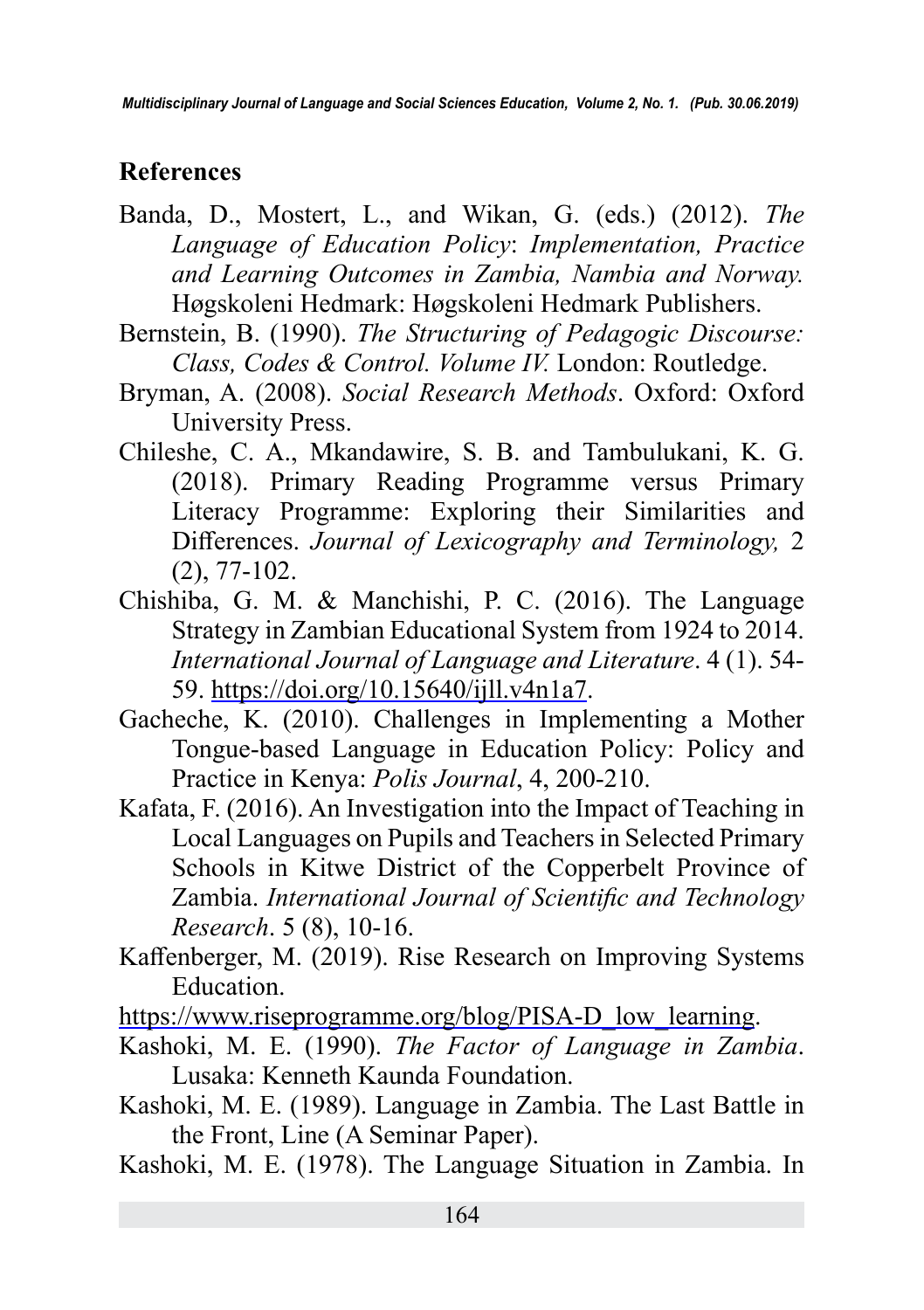Ohannessian, S. and Kashoki, M. E. (1978). *Language in Zambia*. London: International African Institute, 9-46.

- Kelly, M. J. (2000). *Reading Comes First: Primary Reading Program Baseline Reading Study:* Lusaka: Image Publishers.
- Kinyaduka, B. D. & Kiwara, J. F. (2013). Language of Instruction and its Impact on Quality of Education in Secondary Schools*:*  Experiences from Morogoro Region, Tanzania*. Journal of Education and Practice*. 4 (9), 90-95.
- Kombo, D. K. and Tromp, D. L. A. (2006). *Proposal and Thesis Writing: An introduction.* Nairobi: Paulines Publications.
- Kumwenda, B. C. (2010). *Initial Reading Performance in Chinyanja in Mult-Ethnic Classes: A Case of Selected Schools in Chipata Urban*. M.Ed. Dissertation. The University of Zambia.
- Kyeyune, R. (2003). Challenges of Using English as a Medium of Instruction in Multilingual
- Contexts: A View from Ugandan Classrooms. *Language, Culture and Curriculum,* 16 (2), 173-184. doi: 10.1080/07908310308666666.
- Manchishi, P. C. (2004). *The Status of Indigenous Languages in Institutions of Learning in Zambia: Past, Present and Future*. The African Symposium, Vol 4, No. 1.
- Matafwali, B. (2010). *The Role of Oral Language in the Acquisition of Early Literacy Skills: A Case of Zambian Languages and English*. PhD Thesis: The University of Zambia.
- Mbewe, E. G. (2015). *An Investigation of Teachers', Pupils' and Parents' Perceptions towards the use of Cinyanja as a Medium of Instruction: A Case of selected lower Primary Schools in Lusaka District*. M.Ed. dissertation. The University of Zambia.
- Ministry of General Education. (2016). *Educational Statistical Bulletin 2016.* Lusaka: Ministry of General Education.
- Ministry of General Education. (2015). *Educational Statistical Bulletin 2015.* Lusaka*:* Ministry of General Education.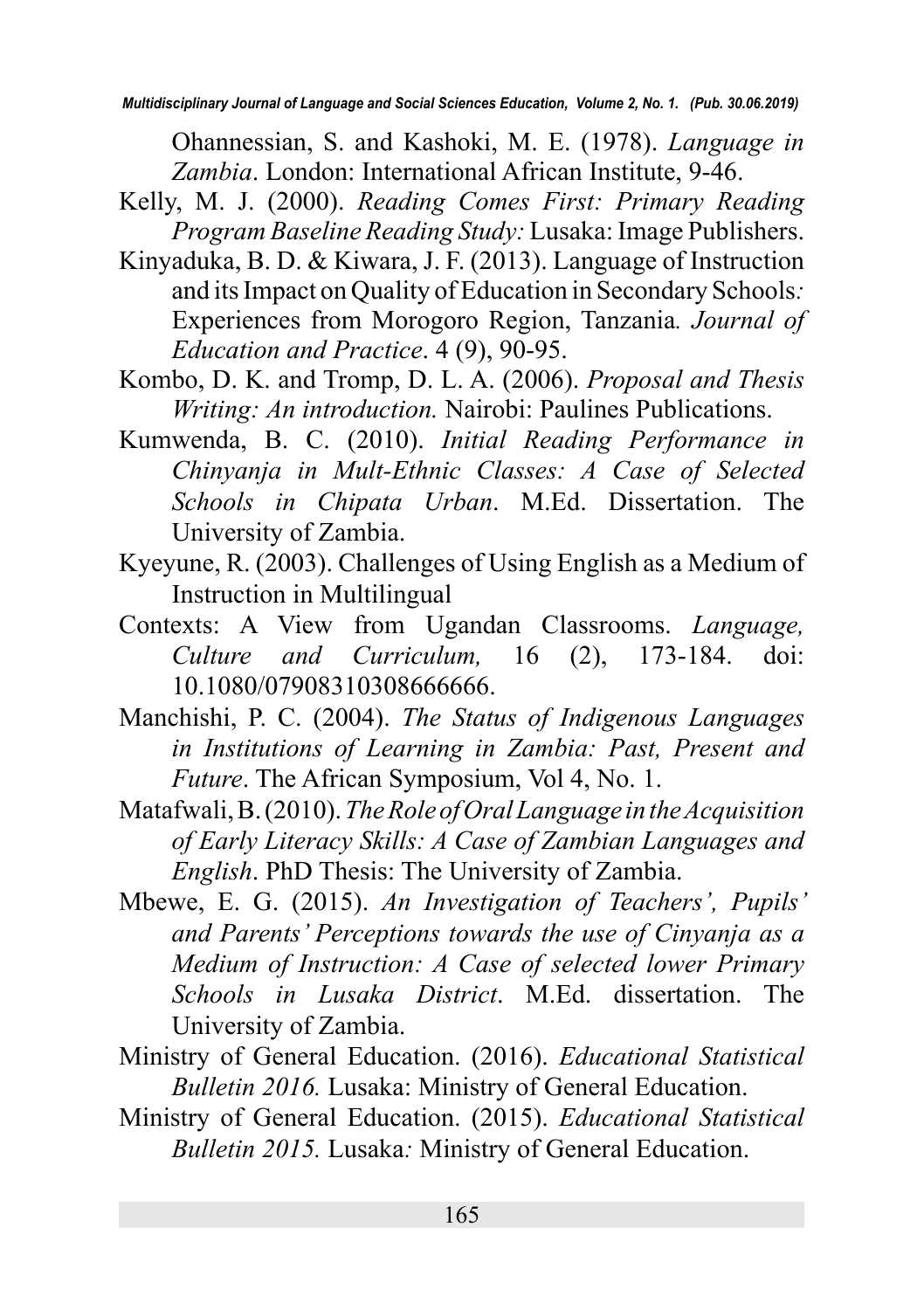- Ministry of Education. (2001). *New Break through to Literacy*. Lusaka: Ministry of Education.
- Ministry of Education. (1992). *Focus on Learning.* Lusaka: Ministry of Education.
- Mkandawire, S. B. (2018). Literacy versus Language: Exploring their Similarities and Differences. *Journal of Lexicography and Terminology*, 2 (1), 37-55.
- Mkandawire, S. B. (2017 Familiar Language Based Instruction versus Unfamiliar Language for the Teaching of Reading and Writing Skills: A Focus on Zambian Languages and English at two Primary Schools in Lusaka. *Zambian Journal of Language Studies*, 1(1), 53-82.
- Mkandawire, S. B. and Illon, L. (2018). Higher Education Systems and Institutions, Zambia. In: Teixeira P., Shin J. (eds) *Encyclopedia of International Higher Education Systems and Institutions*. Springer, Dordrecht
- Mubanga, V. (2012). *Effects of the Use of Cinyanja to Teach Initial Literacy in a Predominant Soli Speaking Area of Lwimba in Chongwe District*: M.Ed Dissertation. The University of Zambia.
- Mulenga, I. M. & Mwanza, C. (2019). Teachers' Voices Crying in the School Wilderness: Involvement of Secondary School Teachers in Curriculum Development in Zambia. *Journal of Curriculum and Teaching.* 8 (1), 32-39. [https://doi.](https://doi.org/10.5430/jct.v8n1p32) [org/10.5430/jct.v8n1p32](https://doi.org/10.5430/jct.v8n1p32).
- Mulenga, I. M. & Kabombwe, Y. M. (2019). A Competency-Based Curriculum for Zambian Primary and Secondary Schools: Learning from Theory and Other Countries in the World. International Journal of Education and Research. 7 (2), 117-130. [http://www.ijern.com/journal/2019/February-2019/10.pdf.](http://www.ijern.com/journal/2019/February-2019/10.pdf)
- Mulenga, I. M. & Mwila, M. (2017). Teaching of Local Languages: A Contributory Factor to the Promotion of Demotion of Culture in Zambian Schools of Kitwe District. Zambian Journal of Language Studies. 1 (2).

Mwansa, J. M. (2017). Theorectical Reflections on the Teaching